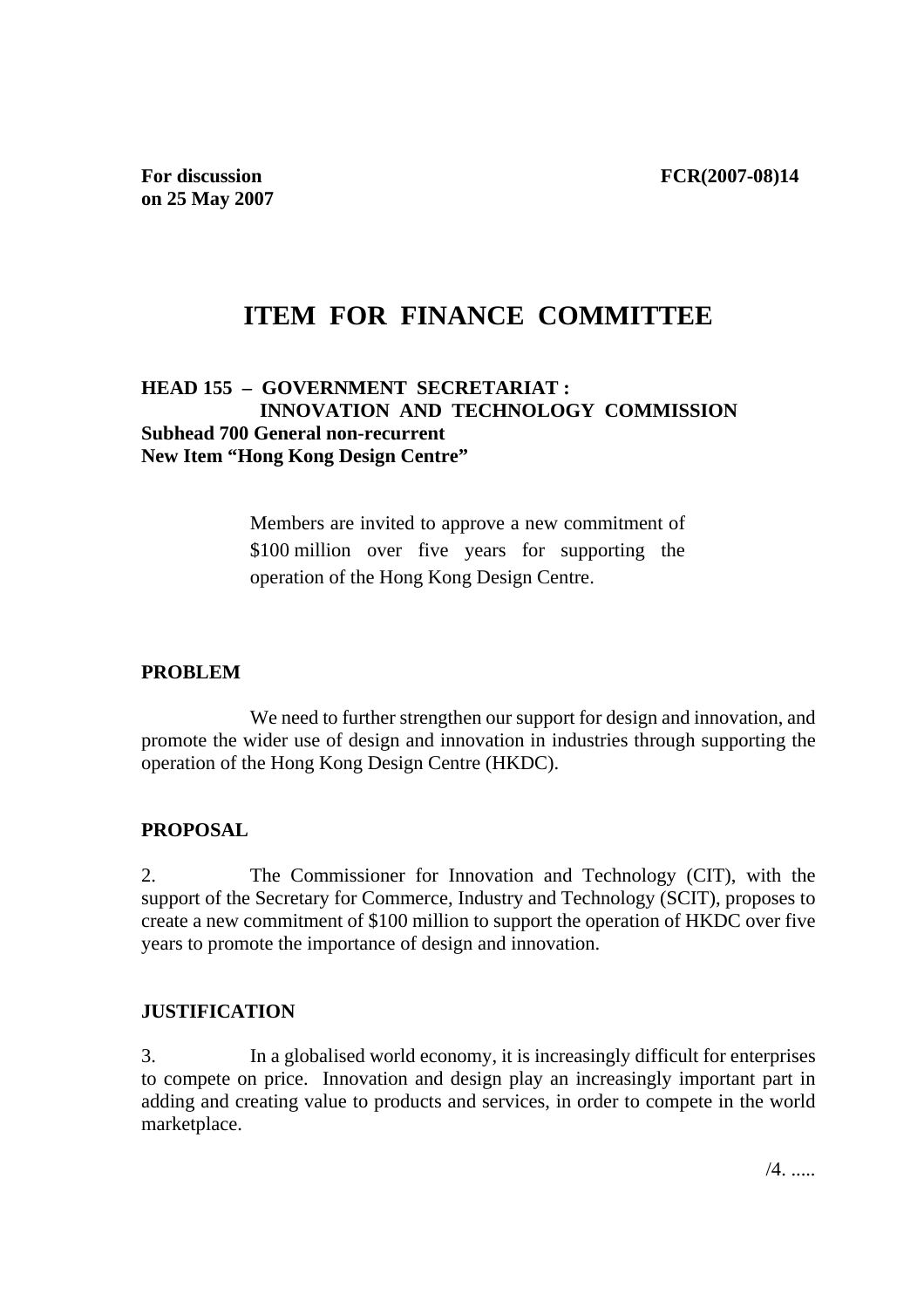4. The Government has been promoting design and innovation to enhance the competitiveness of our products and services. Our objective is to promote industry understanding of the importance of design and innovation as a means to enhance competitiveness, and how to integrate them into business and industrial processes. We hope, through such efforts, our industries will move up the value chain by switching the production mode from original equipment manufacturing (OEM) to original design manufacturing (ODM) and thence original brand manufacturing (OBM).

### **DesignSmart Initiative**

5. To strengthen our support for design and innovation, we set up the DesignSmart Initiative (DSI) with a funding commitment of \$250 million in June 2004. The DSI comprises two programmes – the Design Support Programme and the InnoCentre Programme.

6. Under the Design Support Programme, \$180 million was set aside to finance projects in four categories, namely, design research, design-business collaboration, design professional continuing education, and general support activities. To date, 76 projects with a total funding support of \$69 million have been approved, including nine projects (\$44 million) undertaken or to be undertaken by HKDC.

7. Under the InnoCentre Programme, \$70 million was set aside for setting up a one-stop shop for creating and sustaining a cluster of high value-added design activities. This Programme is developed and delivered jointly by HKDC and Hong Kong Science and Technology Parks Corporation (HKSTPC). The funding includes \$45 million to support the operation of HKDC on a time-limited basis, and \$25 million for HKSTPC to run an incubation programme for design-related start-ups.

### **Achievements by HKDC so far**

8. Most Hong Kong designers operate as small enterprises with limited in-house resources to engage in business development and professional upgrading. HKDC, with the support of its member Associations and other industry and educational partners, has been playing a synergetic role to promote design by providing an infrastructure platform to undertake activities which would otherwise not have been possible.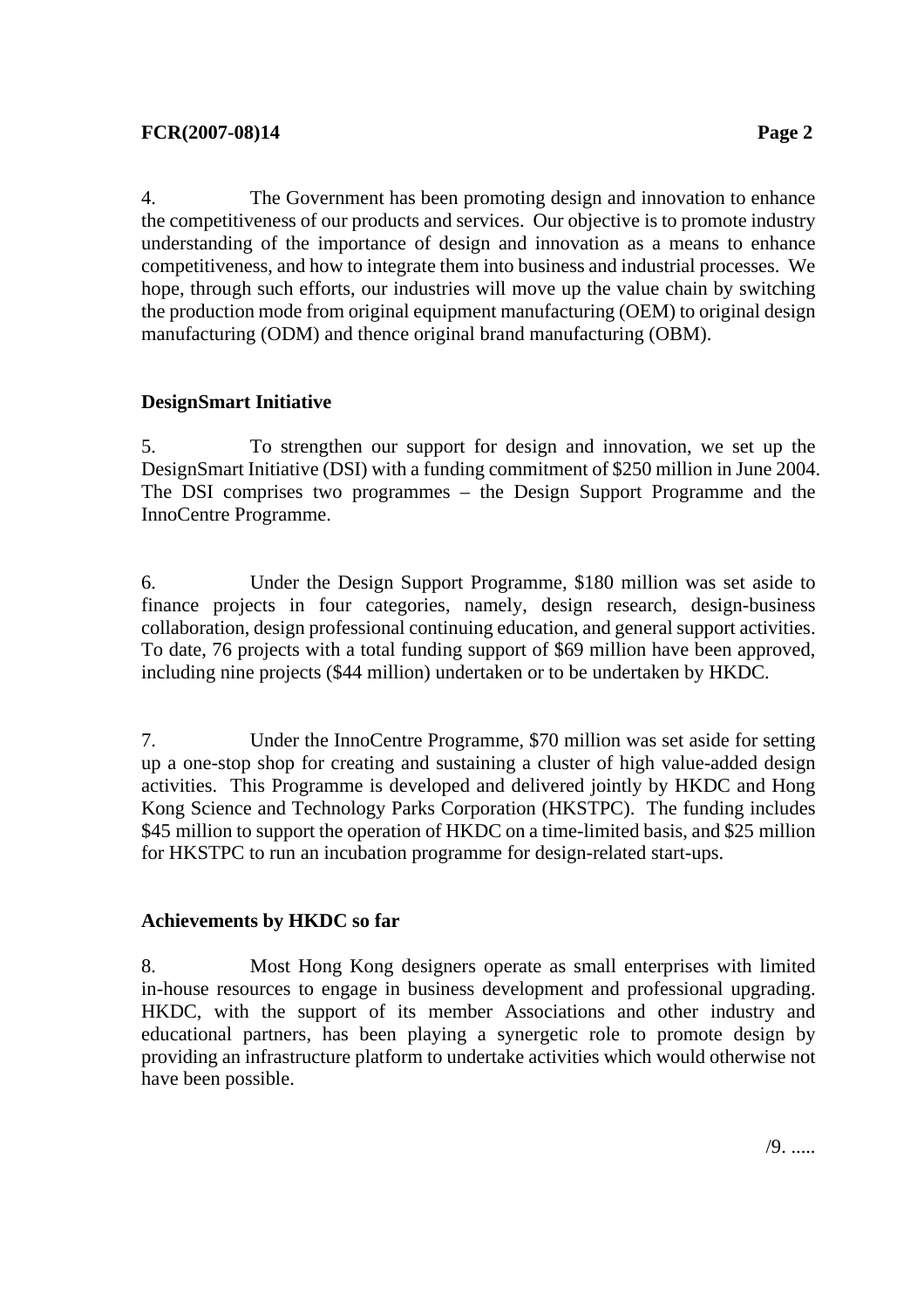9. Since its establishment in 2001, HKDC has made significant headways in its cause –

- (a) *positioning Hong Kong as the region's prime design hub* HKDC since 2002 has been holding an annual flagship project (Business of Design Week, BODW). The BODW is now the largest annual design event in Asia and one of the leading design events in the world, despite its short history. High calibre speakers and respected participants from design and academic spheres, government and private sectors, local and overseas, come to this annual event to share their experiences and visions for the future of brand, design and innovation. BODW 2005 and 2006 have each attracted some 50 000 attendees and visitors to its conferences, seminars, workshops and exhibitions, including a fair number of them coming from the Mainland and other parts of the region. With a unique focus on the intricate relationship between business and design, BODW has become an internationally regarded platform for networking, business sharing and knowledge building. Each year BODW is held in conjunction with the Hong Kong Trade Development Council (HKTDC)'s World Small and Medium Enterprise (SME) Expo to provide maximum business matching opportunities between design professionals and SMEs of the region;
- (b) *promoting design excellence and awareness*  HKDC organises various award schemes to commend achievements in different areas of design, viz. the Design for Asia Award, the Design Leadership Award and the World's Outstanding Chinese Designer Award. These awards have become prestigious recognitions in the design sector. The InnoCentre has also held events like Piemonte Torino Design Exhibition and Design For Asia Awards Exhibition;
- (c) *showcasing Hong Kong's design talent* HKDC has over the years organised numerous activities to showcase Hong Kong's design talent. Notably, the InnoCentre has staged the Hall of Fame Design & Build Competition, the Mega Box Fashion Show and Exhibition, Young Design Talent Exhibition, Hong Kong Designers Association Members' Show, Better Living Exhibition, Open Day of the Design Incubation Programme and Fashion Show. HKDC has also undertaken media projects such as a documentary TV series on design and the publication "Designed in Hong Kong";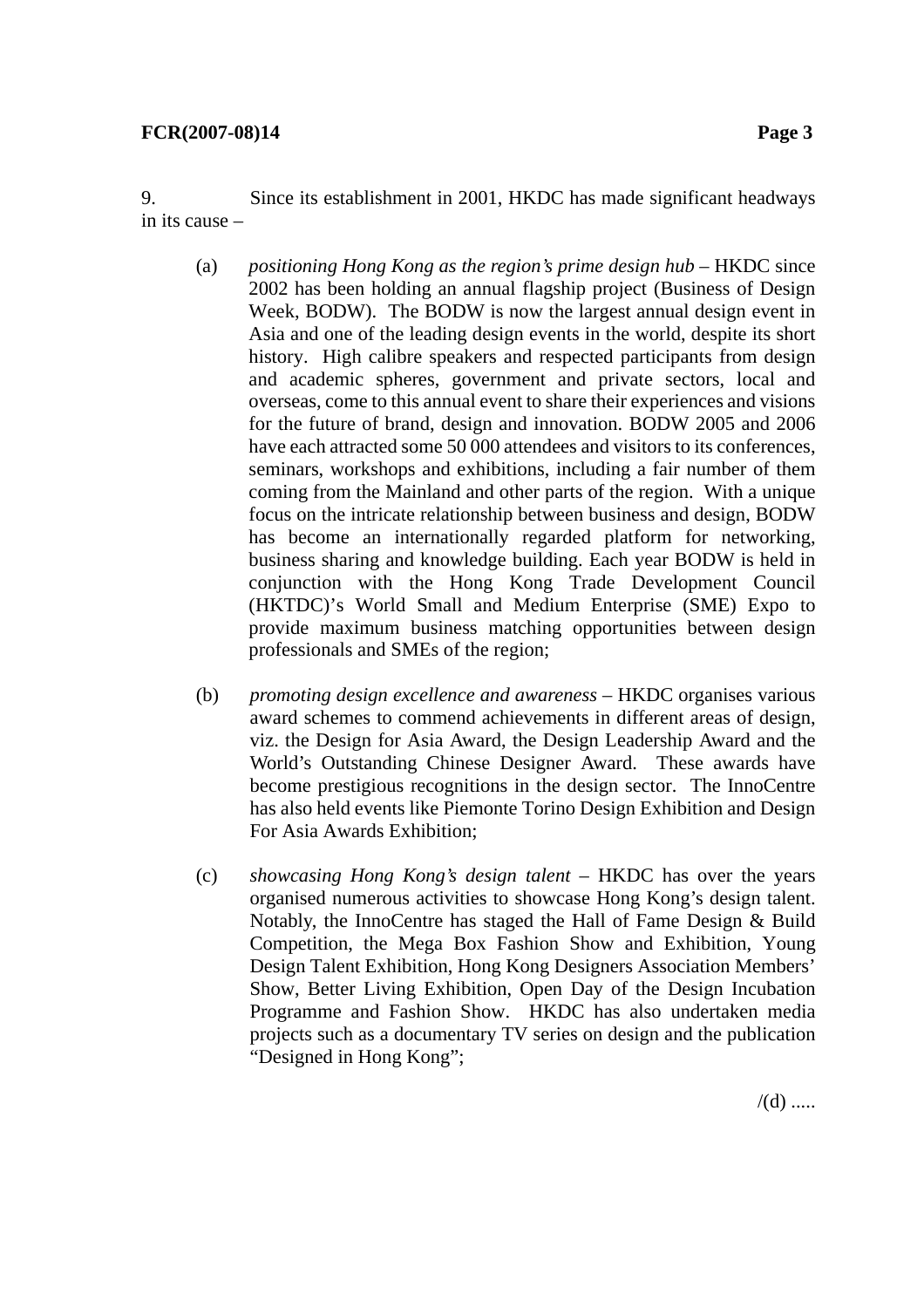- (d) *educating designers, students and the business/industry community* Apart from BODW, HKDC has organised smaller-scale on-going seminars, workshops and conferences to, on the one hand, promote awareness of the value of design and use of design to the business/industry communities and, on the other, upgrade the business and design expertise of design professionals and students. Major projects include PolyU Design Week 2004, Design Education Week 2005, Reinventing with Design 2006 and Icograda Design Week 2006. It also has taken on more advanced professional continuing education programmes like the Master Class for Jewellery Design Professionals 2006, in which a group of practising designers were sent to Europe for extensive training and design and cultural exposure. HKDC also actively collaborates with the Hong Kong Polytechnic University and the Vocational Training Council (Hong Kong Design Institute) to develop joint programmes, as well as with the Hong Kong Federation of Youth Groups to expose high school students to design;
- (e) *incubation of design start-ups*  Through joint efforts with HKSTPC, HKDC has provided professional input to the revamping of the Tech Centre building into the InnoCentre with features suitable for design tenants and incubating design start-ups (e.g. exhibition areas, resource centre and catwalk facilities). It also provides professional input to the admission of tenants and incubatees to the InnoCentre and coaching of the latter. To date the InnoCentre has admitted 14 design companies as tenants and 19 design start-ups as incubatees in various fields including fashion, graphic, architecture, product design, film, etc.; and
- (f) *promoting, outreaching and international networking* An important element of the various activities above is to outreach to the business/industrial and design communities on the Mainland and other parts of the world, to promote Hong Kong's own design talent as well as Hong Kong as a platform for different parties to engage design as an economic activity, and to seek collaboration opportunities in designers' professional upgrading. Notably, HKDC has since 2004 been working with Consulate Generals and adopted national themes at BODW (Sweden, Scandinavian countries, the United Kingdom and Italy so far) to develop longer-term collaboration relationships. It is expected that the Netherlands and France may likely be featured in 2008 and 2009. Separately, Style Hong Kong 2005 brought Hong Kong designers to Guangzhou to explore business opportunities. The China Business for Designers Manual seeks to equip Hong Kong designers with business knowledge of the Mainland market.

/Enclosure .....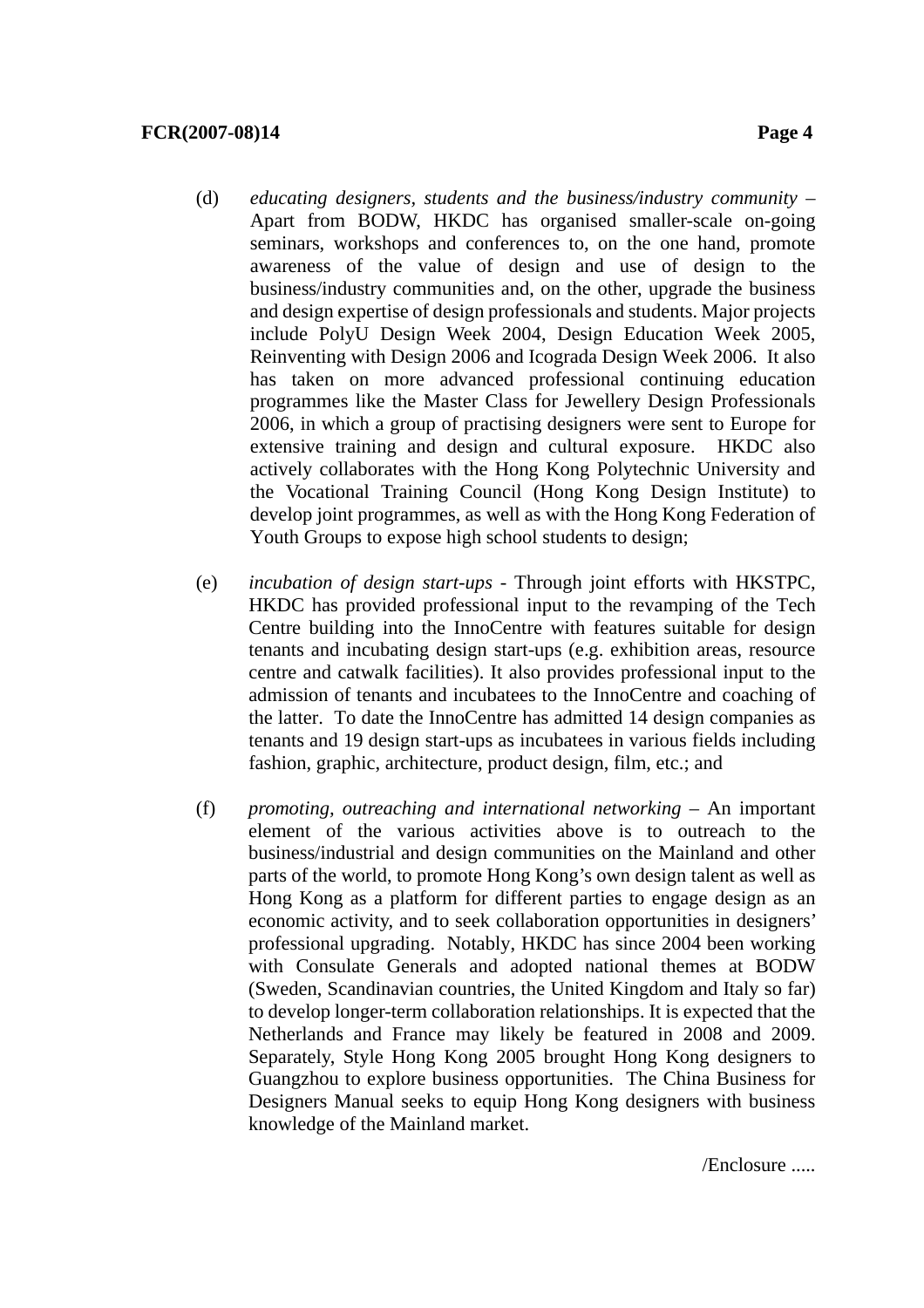Enclosure 1 sets out the key projects that have been undertaken by HKDC so far. Encl. 1

> 10. In Hong Kong's further economic development, design will remain an integral part of our innovative capacity that helps our industries move up the value chain and cope with global competition. HKDC will continue to have a key role to play as our strategic partner to champion the cause. HKDC will need to consolidate and build on its initial results, take a more structured, sustained approach and exploit the InnoCentre premises to the full, to promote wider business and public sector application of design, upgrade the design capability of our industries, and cultivate a design and creativity culture in the community.

### **Three-year Business Plan**

11. After five years of operation, HKDC conducted a major strategic review in 2006 to map its way forward. A three-year business plan for 2007-10 has been drawn up. The plan aims to cultivate a wider and more strategic use of design whereby design goes beyond form and aesthetics to function, process, communications and strategy. It seeks to instil new thinking that design is as relevant to product as to environments, communications, services and customer experiences; that design and design management skills have to be augmented in order to be competitive; that designers have to work more closely with other professionals in providing strategic and customer-centric solutions to clients; and that the public sector has a key role to play in the wider use of design.

12. To achieve these aims, HKDC will work through the InnoCentre and beyond, further collaborate with local, Mainland and international partners, and establish itself as the focal point on design know-how and network. Major initiatives have been mapped out in the following areas –

- Design for Designers
- Design for Business
- Design for the Public Sector
- Design for General Public
- Raise the Profile of Hong Kong as a Design Hub

An indicative list of the initiatives to be undertaken in the coming three years is at Enclosure 2. Encl. 2

/13. .....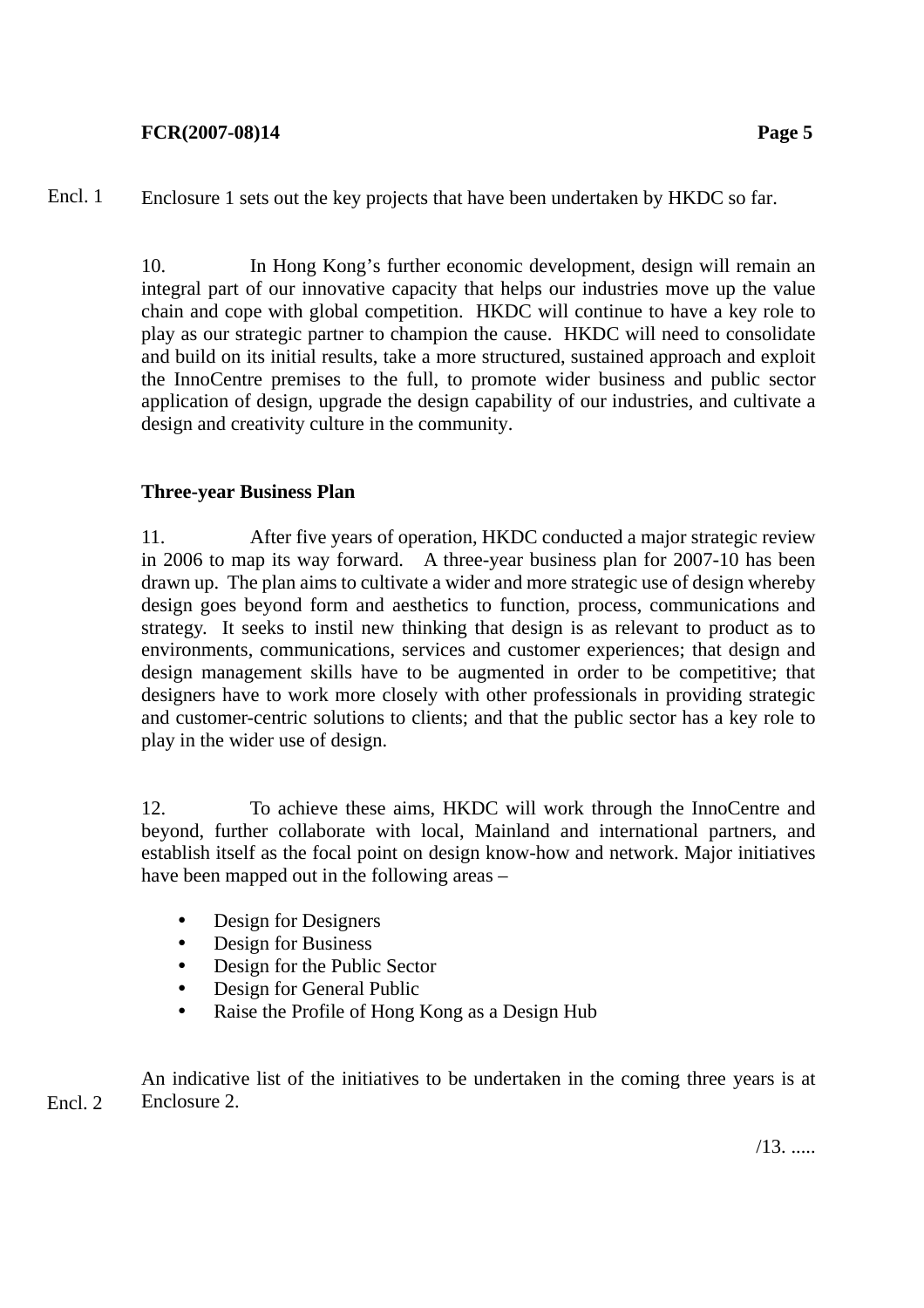13. It is pertinent to note that many parties in Hong Kong are also involved in promotion of design albeit from different perspectives according to their own mandates. These include the HKTDC, the Hong Kong Productivity Council, the HKSTPC, the Hong Kong Polytechnic University, the Vocational Training Council (Hong Kong Design Institute) and many professional bodies. To create synergetic effect, HKDC will collaborate and coordinate with them through long-term strategic partnership relations. An essential part of HKDC's main strategy in the years to come is to continue to play the role of sourcing high quality input and collaborators from within and outside Hong Kong; establishing networks for Hong Kong design professionals with design users; developing and incubating promotional and educational programmes for various target groups; and expanding its strategic partnership network.

14. On the basis of the three-year business plan, HKDC will each year draw up an annual programme and budget for implementation. In the light of the operating experience and feedback from the industries and community, the three-year business plan will be refined and rolled forward on an annual basis.

# **FINANCIAL IMPLICATIONS**

Encl. 3

15. It is estimated that a non-recurrent allocation of \$100 million over a period of five years from 2007-08 is required to support HKDC's basic operation, which will include manpower, overhead and general administration as well as some basic activities. As far as manpower is concerned, HKDC would need a complement of about 25 staff to run its basic operation. Headed by a Chief Executive Officer who is underpinned by a Chief Operating Officer, a good mix of managerial, professional and supporting staff will cover the key functions of administration, marketing communications, programme planning, education, research etc.. Temporary staff will also be recruited on a project-by-project basis. An indicative organisation chart is at Enclosure 3. As regards basic activities, they include those which will lay a firmer foundation for HKDC to make further developments in the years ahead , such as programme planning and development; networking activities on the Mainland and overseas; website and database development; educational seminars, workshops and classes; designer-business networking events, etc..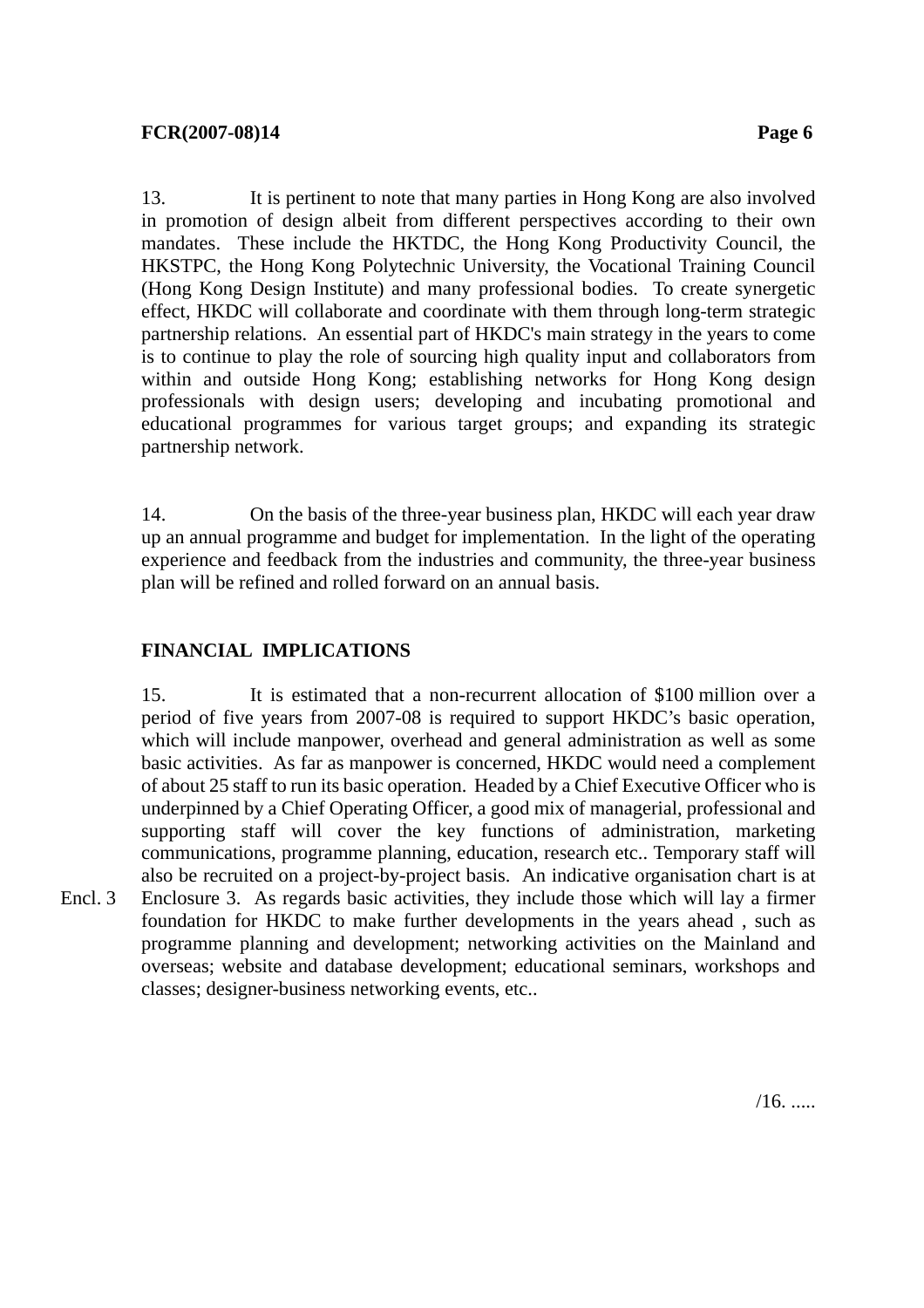-

16. Based on HKDC's three-year business plan, the first year operational funding requirement of HKDC will be about \$25 million, so as to further build up its capacity and capabilities and to enhance promotional activities. The funding requirements in the ensuing years are expected to gradually decrease, as HKDC builds up its brand name and revenue generating capability. An indicative income and expenditure budget for 2007-08 to 2011-12 is provided at Enclosure 4. The estimates for the first three years are based on HKDC's three-year business plan while the estimates for the 4th and 5th years are indicative projections based on the first three years' estimates. Encl. 4

> 17. As in the past, HKDC will separately apply for funding support from the Design Support Programme of the DSI for its major projects, such as large-scale exhibitions and conferences which go beyond the basic operational activities set out in paragraph 15 above. For 2007-08, it is currently planned that such applications will include BODW 2007, Creation 9707 (for the 10th Anniversary of the establishment of the Hong Kong Special Administrative Region) and a new TV series on design. According to HKDC's three-year business plan, the amount of support required from the DSI will be in the range of \$15 to \$20 million for each of the next three years. In accordance with the established procedures for operating the DSI, CIT will consider HKDC's applications, as for applications by any other organisation, on the basis of the merits of each application with the advice of a panel of assessors drawn from a pool of officials, professionals, industrialists, businessmen, designers and academics.

> 18. To encourage HKDC to build up its revenue generating capability and to seek more income from industries and other sources for its long-term development, we will, as a start, provide Government funding to support only 90% of the expenditure of its basic operation as per the budget approved by the HKDC Board of Directors (on which CIT is a member - see paragraphs 21 to 25 below on Control and Review Mechanism), and HKDC needs to generate income and solicit sponsorship to cover the remainder<sup>1</sup>. The exact amount of Government funding will be provided on a deficiency grant basis (i.e., income eventually generated from non-Government sources which is over and above the 10% requirement will go towards reducing Government funding; Government will not top up any shortfall in achieving this income requirement nor any expenditure over the approved budget). The total amount of Government funding provided during the five-year period from 2007-08 to 2011-12

> > /inclusive .....

<sup>1</sup> Separately, for projects supported by the Design Support Programme of the DSI (except those under the Design-Business Collaboration Scheme), the established rules are that an applicant is required to secure industrial/commercial sponsorship of at least 10% of the total project cost. CIT may impose a higher sponsorship requirement on a case-by-case basis.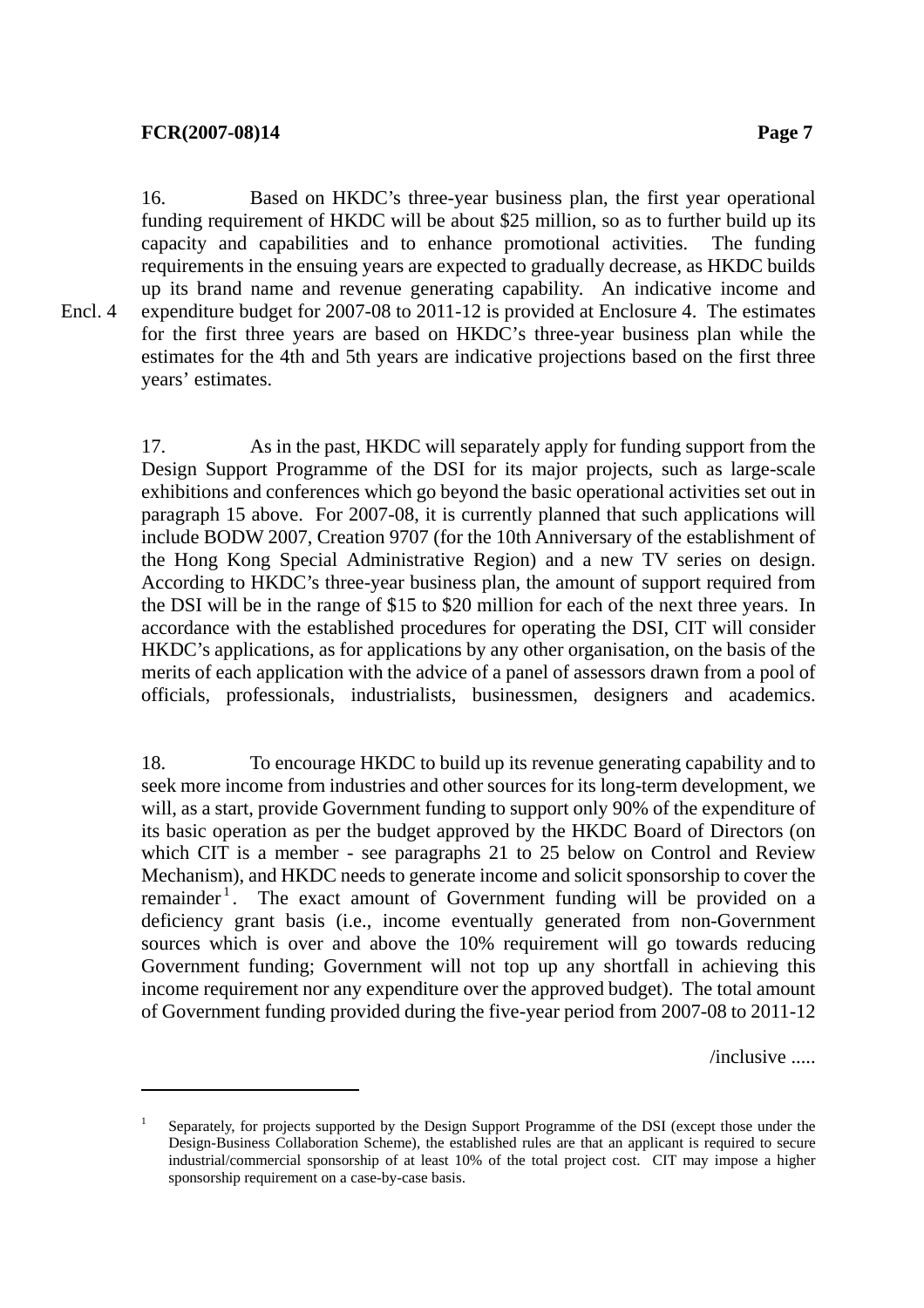inclusive will be subject to the overall commitment of \$100 million. Any unused portion of the Government funding upon expiry of the five-year funding period or the termination of the Funding Agreement (see paragraph 23(f) below) will lapse and be returned to Government.

19. The Government does not plan to provide recurrent subvention to HKDC upon depletion of the \$100 million commitment. HKDC should enhance its income generating capacity and seek contributions and support from the trade with a view to operating on a self-financing basis as early as possible. CIT, as Controlling Officer, will regularly review HKDC's income stream and plans to progressively raise the 10% income requirement.

20. The current operation of HKDC is principally being supported by funding under the InnoCentre Programme of the DSI (see paragraph 7 above). Of the total funding of \$45 million earmarked, \$31 million has already been disbursed for operations until end June 2007. We propose that, upon the approval of the new operational funding of \$100 million and subject to the signing of the Funding Agreement, we will provide financial support to HKDC from the proposed funding instead of the InnoCentre Programme. The existing Funding Agreement governing the InnoCentre Programme of the DSI will be terminated, and the remaining funds under the InnoCentre Programme will be ploughed back to the DSI.

## **CONTROL AND REVIEW MECHANISM**

## **Board of Directors**

1

Encl. 5

21. Since its establishment in 2001, HKDC has been governed by a Board of Governors and a Board of Directors, with members mainly decided by the five founding designer associations. To improve governance, HKDC in March 2007 merged the two Boards into a Board of Directors with a balanced composition comprising representatives from the relevant design-related industrial and business sectors and professions<sup>2</sup>, as well as two government officials viz. CIT and Deputy Secretary for Home Affairs. Apart from representatives of the five designer associations, appointment of other members to the Board is now subject to the approval of the SCIT. This would ensure a balanced representation of stakeholders and an independent overview on HKDC's operation. The composition of the new Board is at Enclosure 5.

**/**22. .....

<sup>2</sup> From design/cultural/creative sectors, business/industry sectors, professional/academic sectors, and industry support organisations.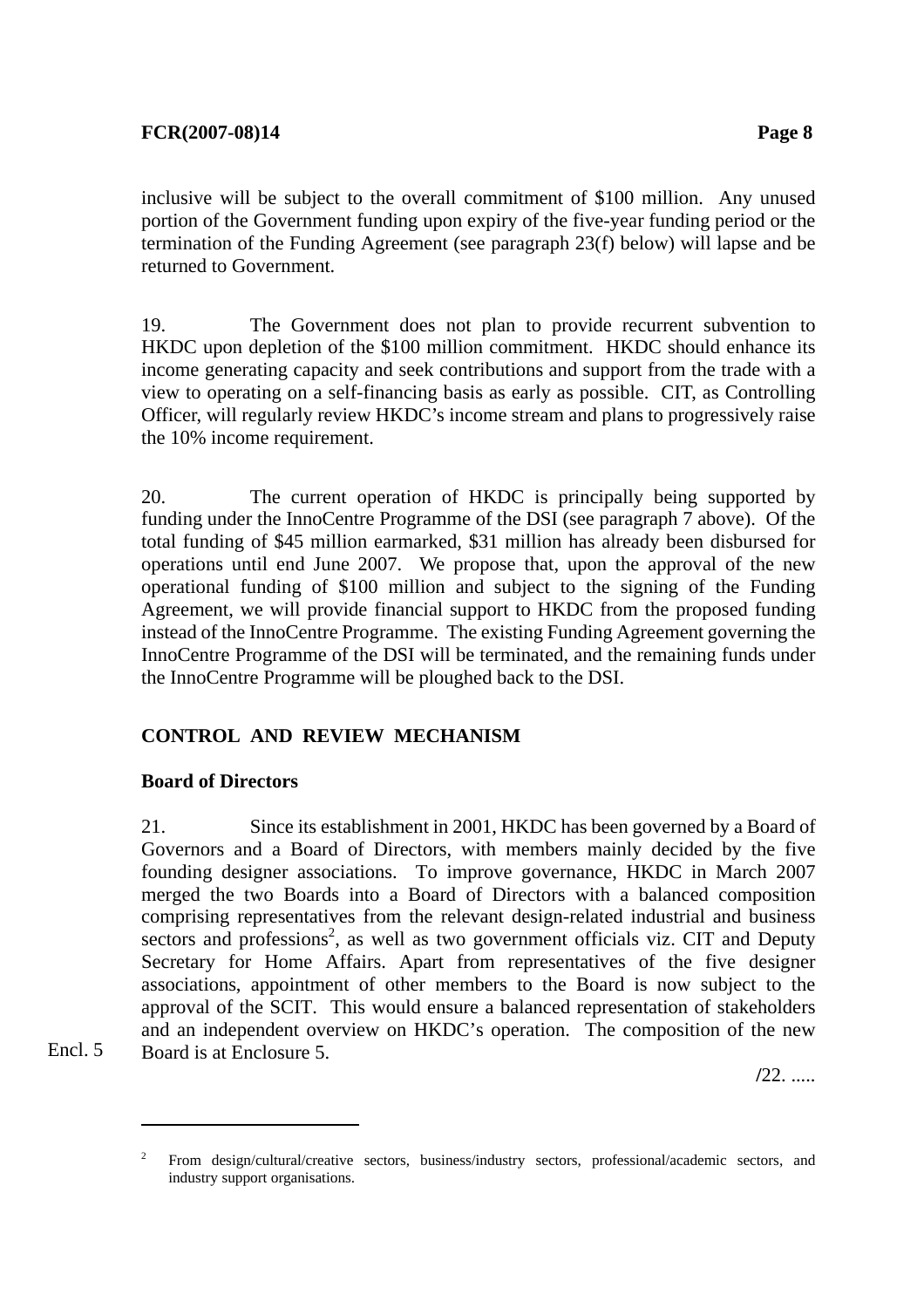22. The Board is responsible for steering and overseeing HKDC's operations, and drawing up and reviewing its Corporate Governance Manual. The Board is in the process of setting up dedicated committees to oversee business development, educational programmes, and finance and administration matters. This governing structure will develop and implement appropriate programmes, monitor resource deployment and oversee observation of good corporate governance practices. It will also review HKDC's performance and map out a longer-term business model beyond the five-year Government funding period. Government Directors on these bodies will, among other things, help ensure proper use of the public funding.

### **Funding Agreement**

23. The Innovation and Technology Commission (ITC) will disburse funds to HKDC subject to necessary safeguards and funding requirements as set out in a Funding Agreement to be concluded between HKDC and ITC. To monitor and control the funding to be disbursed to HKDC, we will include the following in the Agreement –

- (a) unless with Government approval, there should be no change in the appointment arrangements for the Board of Directors (paragraph 21 above) during the Government funding period to ensure a balanced representation of stakeholders;
- (b) HKDC will be required to submit to CIT annually, before the submission of the annual plan, a three-year business plan, and roll it over every year. The plan should set out the strategic targets of HKDC, the use of Government funding with defined time frame, missions, deliverables, performance indicators, staffing structures and a system to interface with stakeholders;
- (c) HKDC will be subject to various controls on its operation such as submission of annual plan, budgets and audited accounts for Government approval, performance indicators and assessment, acceptance of the quarterly/annual operational reports and financial statements by CIT before disbursement of funds on a quarterly basis, prior Government approval for non-budgeted items and over 30% variation between categories of expenditure, compliance with corporate governance manual, and value-for-money checks by the Audit Commission if required by Government;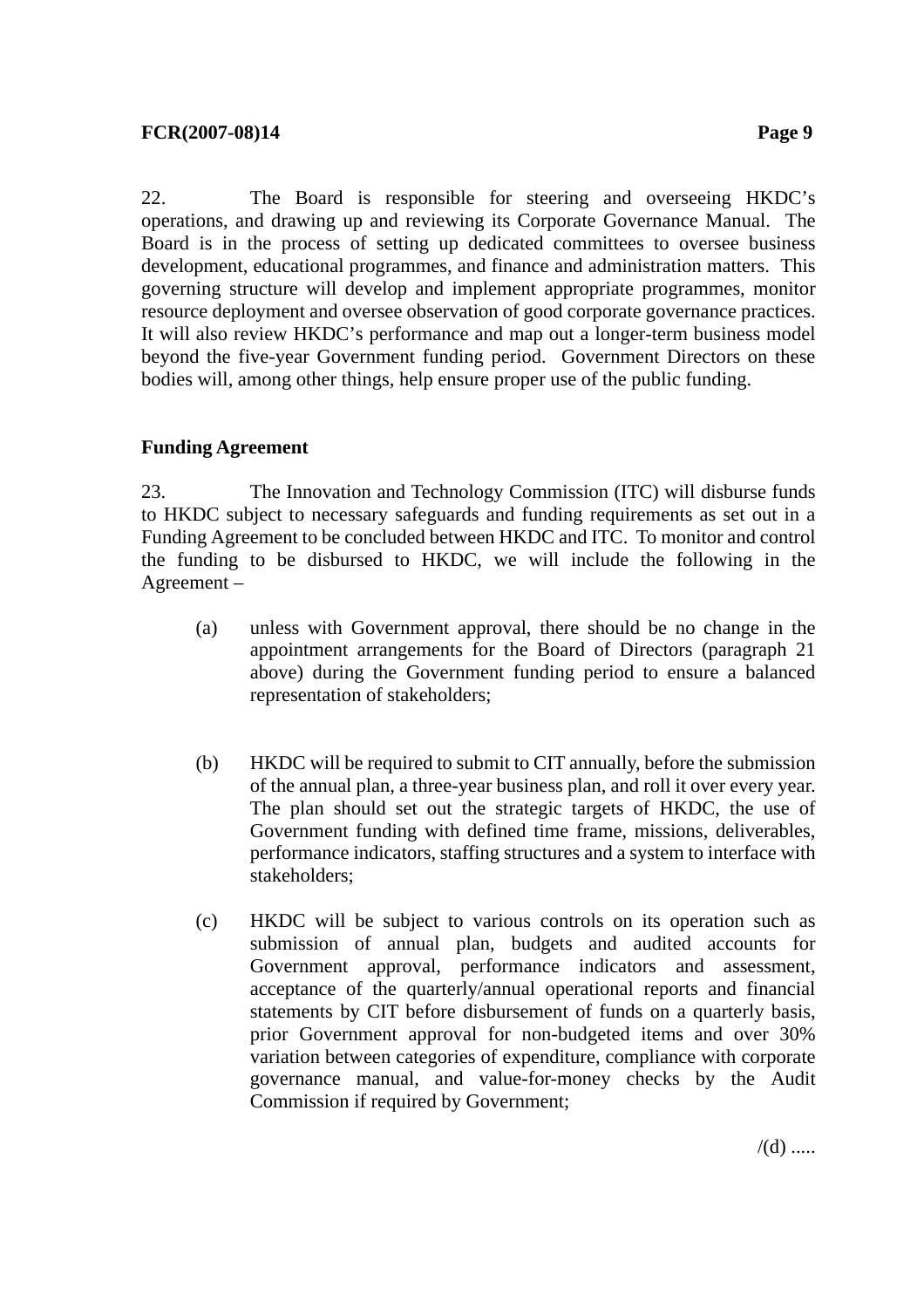- (d) HKDC will be required to build up and enhance its revenue stream with a view to achieving self-financing as soon as possible. CIT may set and revise an income target from time to time which HKDC has to meet;
- (e) disbursement of the five-year Government funding will be subject to a review and exit mechanism (see paragraph 25 below). For example, if CIT considers that HKDC is unlikely to be operationally or financially self-sustainable within a reasonable period of time, HKDC may be required to draw up a timely exit plan to take care of its operation without further public funding support;
- (f) HKDC will not be allowed to keep and retain any unspent Government funding as reserve. Any unspent balance of the Government funding, including any surplus income generated from such funding, has to be returned to Government after expiry of the five-year funding period or if HKDC ceases business before that; and
- (g) the operation and programmes of HKDC funded by Government must be kept in a specific account distinct and separate from that for operation not funded by Government (covering, for example, any HKDC liabilities out of non-Government-funded operation and expenditure in a Government funded project over and above the approved Government funding and not otherwise covered by other project income). The Government will not assume any responsibility for the liabilities and expenditures in the non-Government funded account; HKDC has to seek separate donations and other incomes to cover such liabilities and  $expenditures<sup>3</sup>$ .

### **Review of Performance**

24. HKDC will institute a system to measure and evaluate the effectiveness of its programme, such as conducting regular tracking surveys on design awareness and standard in Hong Kong, and exploring with other organisations to conduct benchmarking study on the economic/social benefits brought about by design and innovation. Other quantitative key performance indicators will include the revenue stream of HKDC, number of participants in HKDC events, number of visitors to the

/HKDC .....

 $\frac{1}{3}$  Over the years HKDC has accumulated a deficit from its operation. Such a deficit is being serviced by a bank facility. The deficit and bank facility will not be met by Government's operational funding and will remain separate in the non-Government funded account. HKDC has been embarking on a donation and sponsorship solicitation exercise to cover the deficit, and is making progress.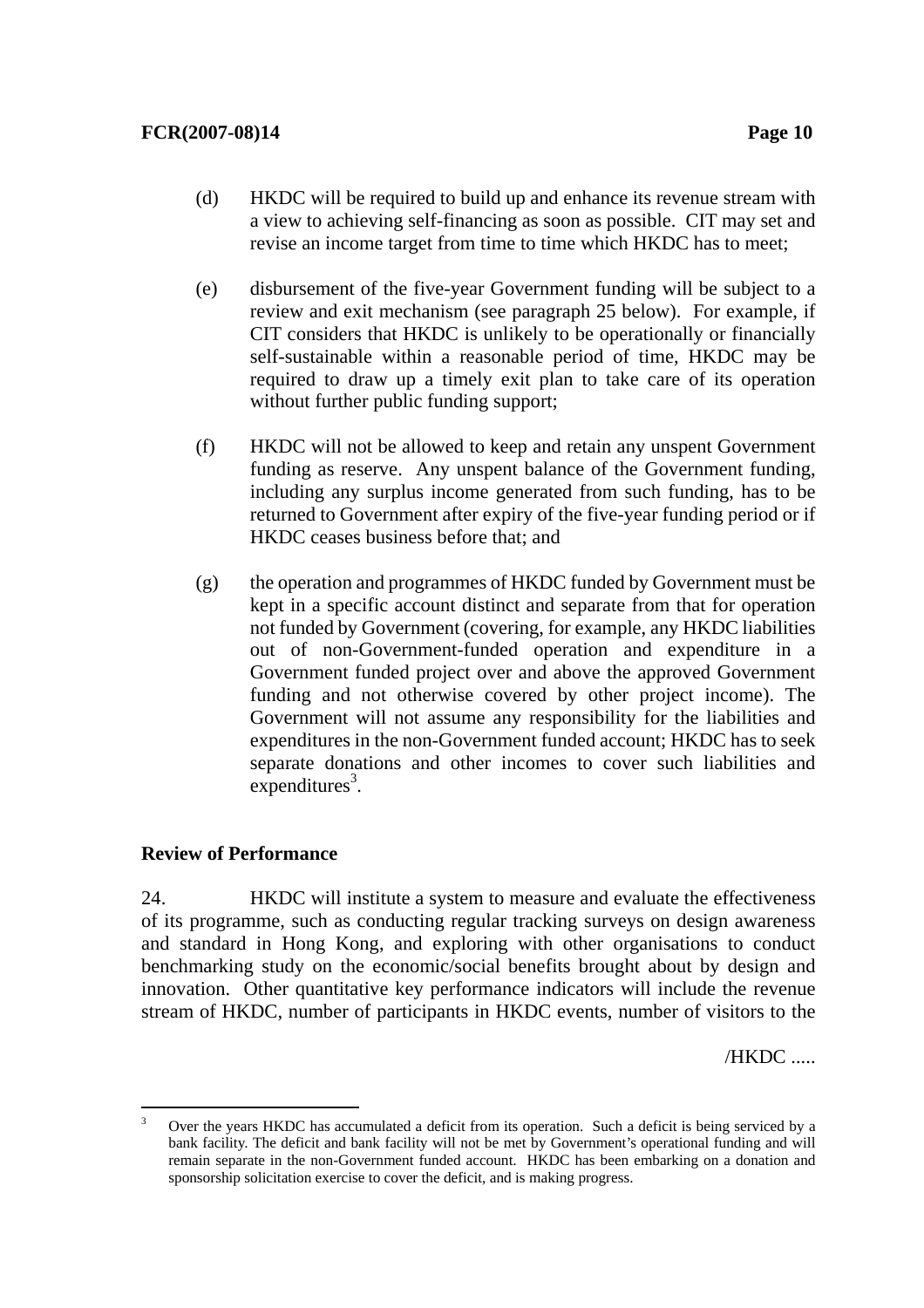HKDC website, size of HKDC's database on designers, number of international design awards won by Hong Kong, etc.. HKDC will report to CIT its operation, cashflow position and performance as measured against a set of performance indicators in the annual report. Government will provide input to this performance evaluation system.

25. Apart from conducting annual reviews on its performance, HKDC is required to conduct a major review in the fourth year of the five-year funding period to evaluate its overall performance, strategy and financial position. The results of the review would enable the Government to assess whether HKDC could be operationally and/or financially self-sustainable at the end of the five-year funding period. HKDC is expected to operate on a self-financing basis as early as possible and Government does not plan to provide recurrent subvention to HKDC upon depletion of the \$100 million commitment. HKDC may be required to draw up a timely exit plan if it is unlikely to be financially self-sustainable within a reasonable period of time.

# **PUBLIC CONSULTATION**

26. In drawing up its three-year business plan for 2007-10, HKDC has widely consulted the design profession, user industries, industry support organisations, the academia and the Government, and taken on board their views.

27. The ITC consulted the Legislative Council Panel on Commerce and Industry on the proposal on 17 April 2007. Members supported in principle the proposal, and were interested in HKDC's promotional activities overseas, its efforts to raise industries' awareness of intellectual property (IP) protection, and the Government's financial support for SMEs under the Design Support Programme of DSI. On promotional activities, HKDC has been pursuing vigorously overseas partnership through its activities, such as the BODW (paragraph 9(f) above), and opportunities to showcase Hong Kong's design capabilities outside Hong Kong in collaboration with parties like HKTDC. HKDC has also compiled a business manual for local designers and IP protection is covered therein (paragraph 9(f) above). Efforts on this front will continue. As regards SMEs, direct financial assistance is provided to them under the Design-Business Collaboration Scheme<sup>4</sup> of the DSI, with over 50 projects approved to date. HKDC will complement the efforts through promotional activities and infrastructural development such as setting up of a comprehensive database on Hong Kong designers for access by SMEs and other users.

## **/BACKGROUND** .....

 $\frac{1}{4}$  The Design-Business Collaboration Scheme aims to encourage SMEs to utilise design to add value to their products or services. Local design companies wishing to collaborate with local SMEs could apply for funding support under the Scheme, which is normally given as a grant up to 50% of the approved project cost or \$100,000, whichever is the lower.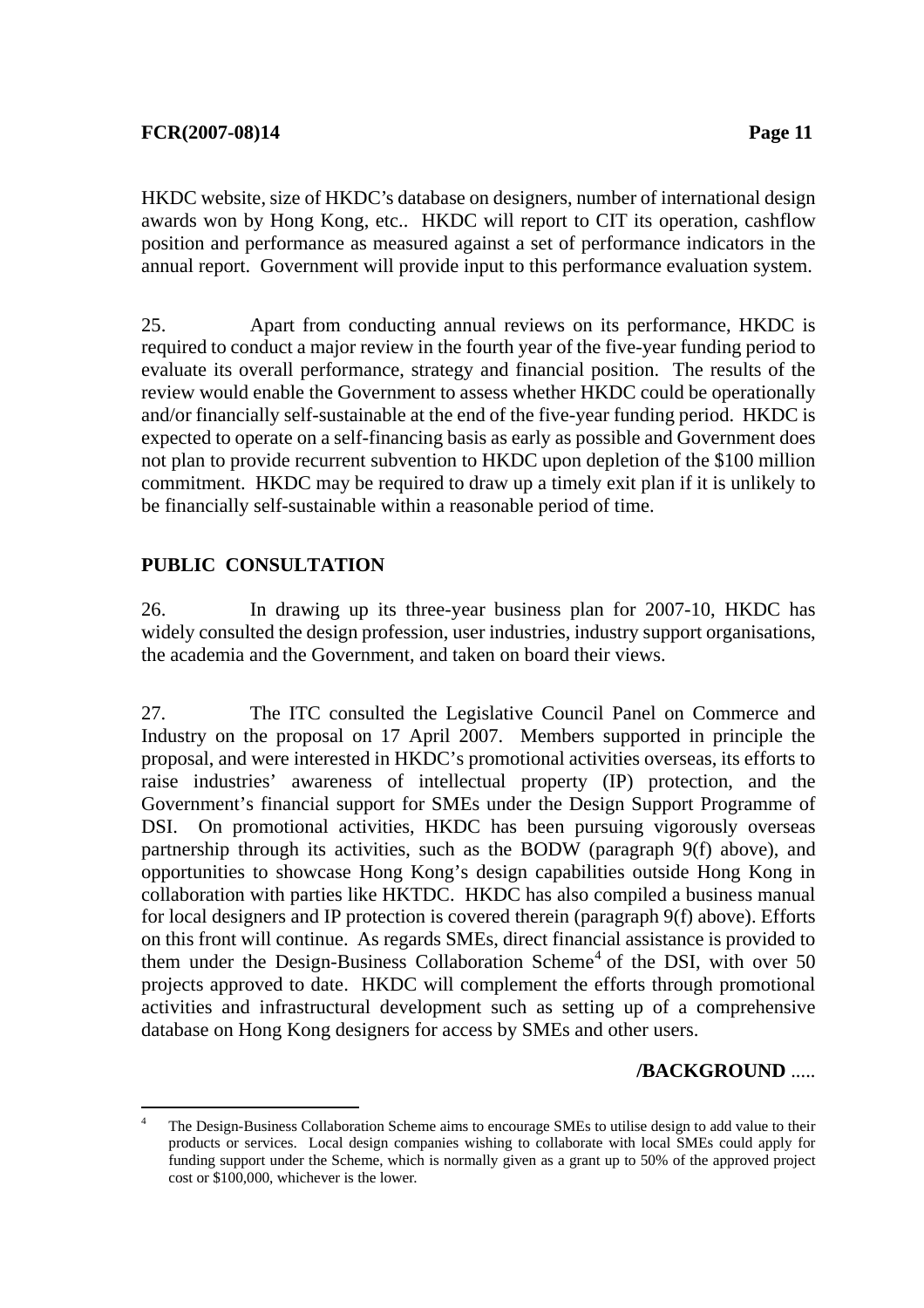### **BACKGROUND**

28. HKDC is a non-profit making infrastructure organisation established in 2001 to further the development of design. It is a company limited by guarantee, with the Hong Kong Designers Association; Chartered Society of Designers, Hong Kong; Interior Design Association Hong Kong; Hong Kong Fashion Designers Association; and the Hong Kong Federation of Design Associations as members (like shareholders in the case of a company limited by shares). The objectives of HKDC are to, among other things, promote design as a value-added activity and integration of design into mainstream business processes, which are in line with the Government's policy on the promotion of design and innovation. HKDC has since its inception been Government's main partner in promoting design. To support its initial operation, the Government provided a one-off funding of \$10 million to it as seed money in 2001.

29. The Chief Executive announced in his 2006-07 Policy Address on 11 October 2006 that the Government planned to earmark \$100 million over five years for HKDC to further assist our trades and industries to make full use of their designs and build their brand names.

--------------------------------

Commerce, Industry and Technology Bureau May 2007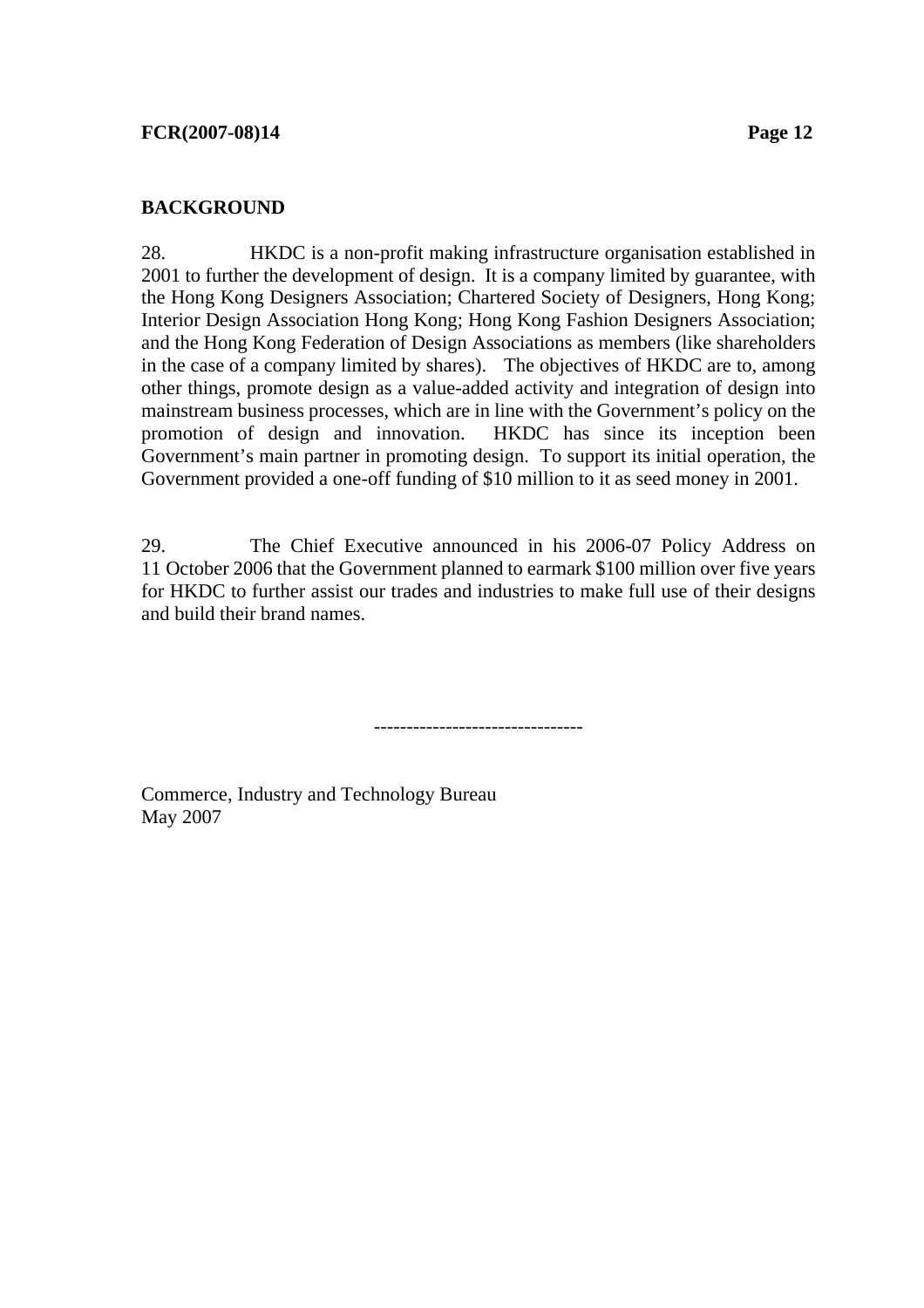| <b>Key Projects of Hong Kong Design Centre Limited</b> |  |  |
|--------------------------------------------------------|--|--|
|--------------------------------------------------------|--|--|

| <b>Project Title</b> |                                                     | Year          | <b>Collaborating</b><br><b>Parties</b>                                                                                   | <b>Objective</b>                                                                                                                                                                                                                                                                                                                                                                                                                                                                                                                                                  | <b>Outcome</b>                                                                                                                                                   |
|----------------------|-----------------------------------------------------|---------------|--------------------------------------------------------------------------------------------------------------------------|-------------------------------------------------------------------------------------------------------------------------------------------------------------------------------------------------------------------------------------------------------------------------------------------------------------------------------------------------------------------------------------------------------------------------------------------------------------------------------------------------------------------------------------------------------------------|------------------------------------------------------------------------------------------------------------------------------------------------------------------|
|                      |                                                     |               |                                                                                                                          |                                                                                                                                                                                                                                                                                                                                                                                                                                                                                                                                                                   |                                                                                                                                                                  |
| 1.                   | <b>Business of</b><br>Design Week<br>2002           | 2002          | Hong Kong Trade<br>Development<br>Council, International<br>Designers Network,<br>China Industrial<br>Design Association | To create awareness of HKDC; to $\vert$ A total of 3 000 delegates from the<br>provide a platform for the convergence  <br>of business and design; to integrate the<br>multi-discipline of all the fields of<br>design and services; to promote design  <br>utilisation as a cutting edge tool for   companies/organisations took part in<br>profitability and competitiveness by<br>SME <sub>s</sub> ;<br>foster<br>the<br>highest<br>to<br>professional design standards among<br>Hong Kong's design; to find solutions<br>and opportunities to help rejuvenate | design, business<br>academic<br>and<br>communities of 14 countries attended<br>the BODW seminars and IdN My<br>Conference.<br>Favourite<br>42<br>the exhibition. |
|                      |                                                     |               |                                                                                                                          | Hong Kong.                                                                                                                                                                                                                                                                                                                                                                                                                                                                                                                                                        |                                                                                                                                                                  |
| 2.                   | China<br><b>Business for</b><br>Designers<br>Manual | 2002-<br>2005 | The Hong Kong<br>Polytechnic<br>University                                                                               | To help Hong Kong designers develop<br>business in the Mainland, and to<br>establish connections with firms and<br>designers in the Mainland.                                                                                                                                                                                                                                                                                                                                                                                                                     | The Manual included a Directory of<br>Hong Kong Designers, a Directory of<br>Mainland Designers and other useful<br>information.                                 |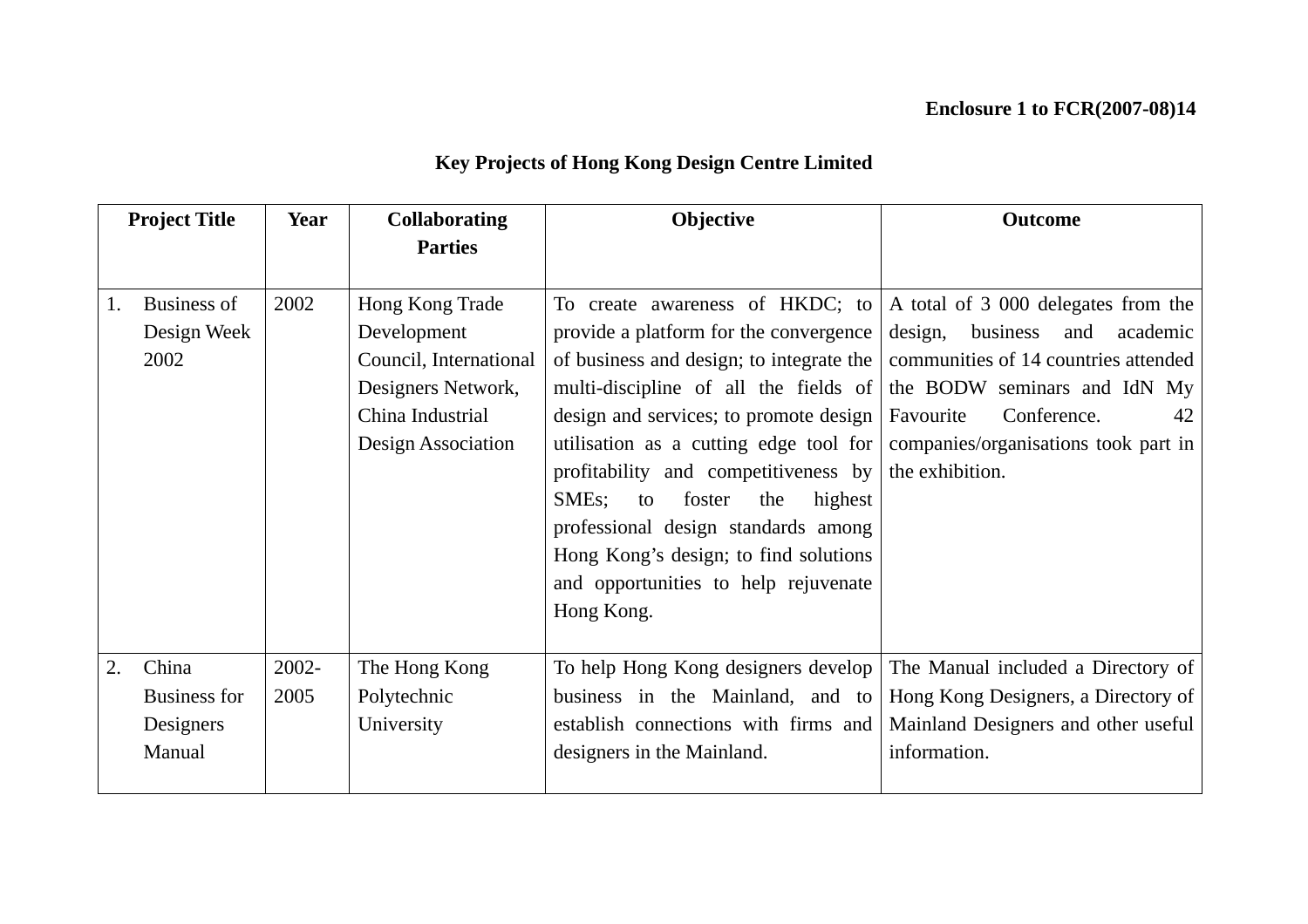| 3. | <b>Business of</b><br>Design Week<br>2003     | 2003 | Hong Kong Trade<br>Development Council                                                                       | To expose design as a business tool for<br>benefits<br>designers<br>of local<br>and<br>communities; to develop<br>business<br>Hong Kong as a regional design hub<br>and to obtain international recognition<br>as a source of innovative and creative<br>excellence. | Over 2 000 delegates for the 4-day<br>conferences, with 5% from overseas<br>countries. 82% of the audience rated<br>the conference sessions as good or<br>above and 80% indicated willingness<br>participate<br>55<br>again.<br>to<br>organisations and some 5 000 visitors<br>participated in the 4-day exhibitions. |
|----|-----------------------------------------------|------|--------------------------------------------------------------------------------------------------------------|----------------------------------------------------------------------------------------------------------------------------------------------------------------------------------------------------------------------------------------------------------------------|-----------------------------------------------------------------------------------------------------------------------------------------------------------------------------------------------------------------------------------------------------------------------------------------------------------------------|
| 4. | Poly U<br>Design Week                         | 2004 | The Hong Kong<br>Polytechnic<br>University, Delft<br>University of<br>Technology,<br>IDEO(USA),<br>ECCO(USA) | To discuss on the management of<br>product innovation in the $21st$ century.                                                                                                                                                                                         | Over 160 participants registered for<br>the seminar.                                                                                                                                                                                                                                                                  |
| 5. | TV<br>documentary:<br>Design for<br>Hong Kong | 2004 | Radio Television<br>Hong Kong                                                                                | To illustrate how design is integrated<br>with the whole value chain of<br>industries; how it adds value; how it<br>solves problems, etc.                                                                                                                            | An eight-episode TV series "Design<br>for Hong Kong" produced by RTHK<br>was aired in the TVB Jade during<br>September to<br>November<br>2004,<br>attracting on average some<br>1.2<br>million viewers.<br>The series was<br>later broadcasted<br>again at Cable<br>News Channel 1.                                   |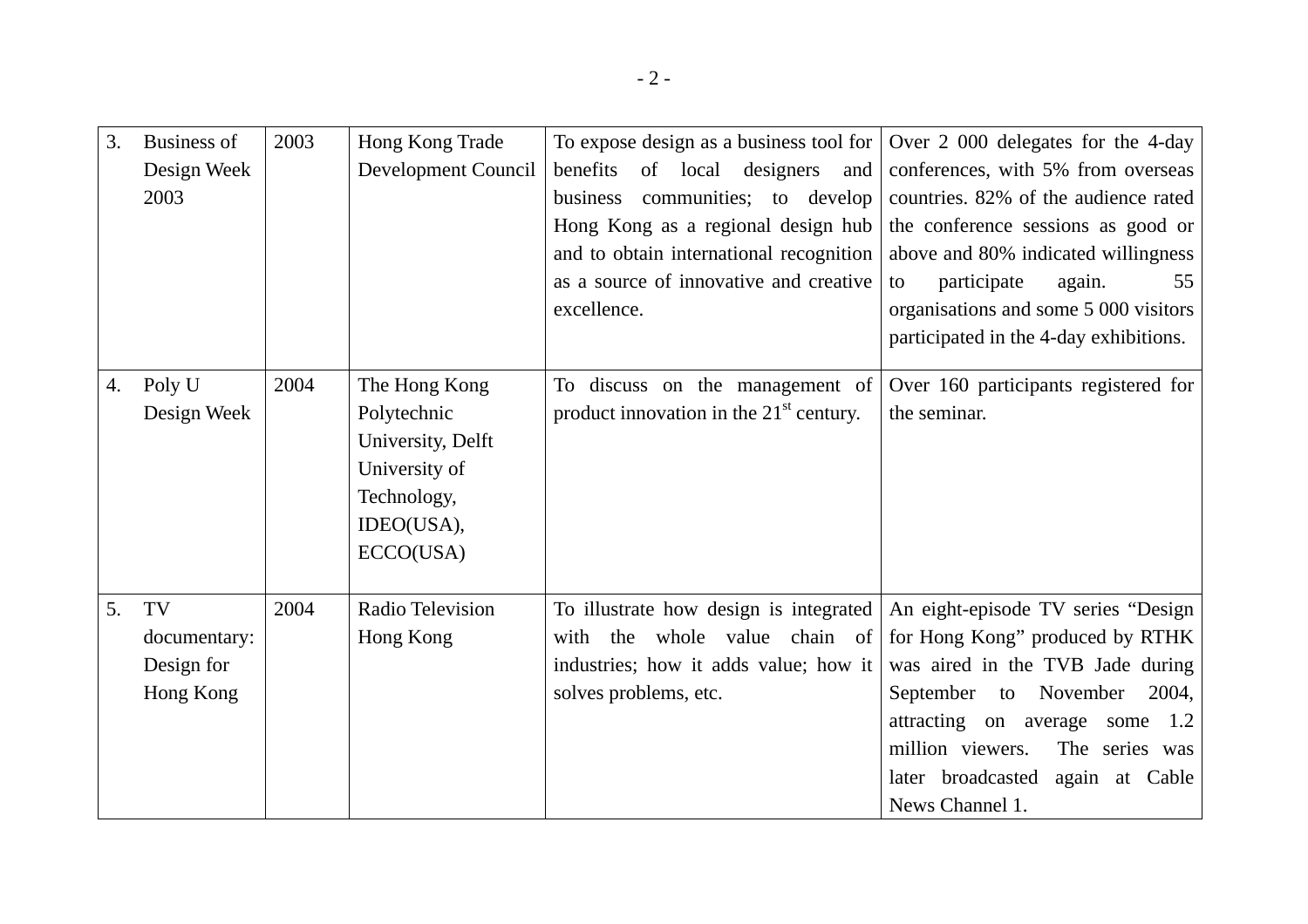| 6. | <b>Business of</b> | 2004 | Hong Kong Trade             | To anchor HKDC as a major promoter       | 30<br>000<br>visitors/delegates.<br>Over   |
|----|--------------------|------|-----------------------------|------------------------------------------|--------------------------------------------|
|    | Design Week        |      | Development Council         | of design in the international arena; to | Some 63% of the delegates showed           |
|    | 2004               |      |                             | provide a platform for the convergence   | interest in participating again in next    |
|    |                    |      |                             | of business and design; to integrate     | BODW, and some 65% of visitors             |
|    |                    |      |                             | design and services; to promote design   | satisfied with the exhibition.             |
|    |                    |      |                             | utilisation;<br>and to foster<br>design  |                                            |
|    |                    |      |                             | standards.                               |                                            |
| 7. | Design             | 2005 | The Hong Kong               | To illustrate how design can help        | Some<br>500<br>delegates<br>for<br>the     |
|    | Education          |      | Polytechnic                 | traditional industries in Hong Kong      | conference,<br>symposium<br>and            |
|    | <b>Week 2005</b>   |      | University, Hong            | and PRD to be more competitive; and      | workshop and some 500 visitors for         |
|    |                    |      | Kong Institute of           | to encourage the increased use of local  | the exhibition.<br>Some 80%<br>- of        |
|    |                    |      | <b>Vocational Education</b> | design by manufacturers.                 | visitors/delegates<br>considered<br>the    |
|    |                    |      |                             |                                          | contents good and would participate        |
|    |                    |      |                             |                                          | in HKDC events in future.                  |
| 8. | Style Hong         | 2005 | Hong Kong Trade             | To showcase Hong Kong's creativity       | 96% of exhibitors agreed that similar      |
|    | Kong               |      | Development Council         | and design capacity at three cities in   | event should be organised in the           |
|    |                    |      |                             | the Pearl River Delta                    | 87%<br>Mainland<br>indicated<br>and        |
|    |                    |      |                             |                                          | willingness<br>participate<br>to<br>again. |
|    |                    |      |                             |                                          | 53% of visitors found the event very       |
|    |                    |      |                             |                                          | useful and about 90% of them               |
|    |                    |      |                             |                                          | expressed willingness to visit similar     |
|    |                    |      |                             |                                          | events in future.                          |
|    |                    |      |                             |                                          |                                            |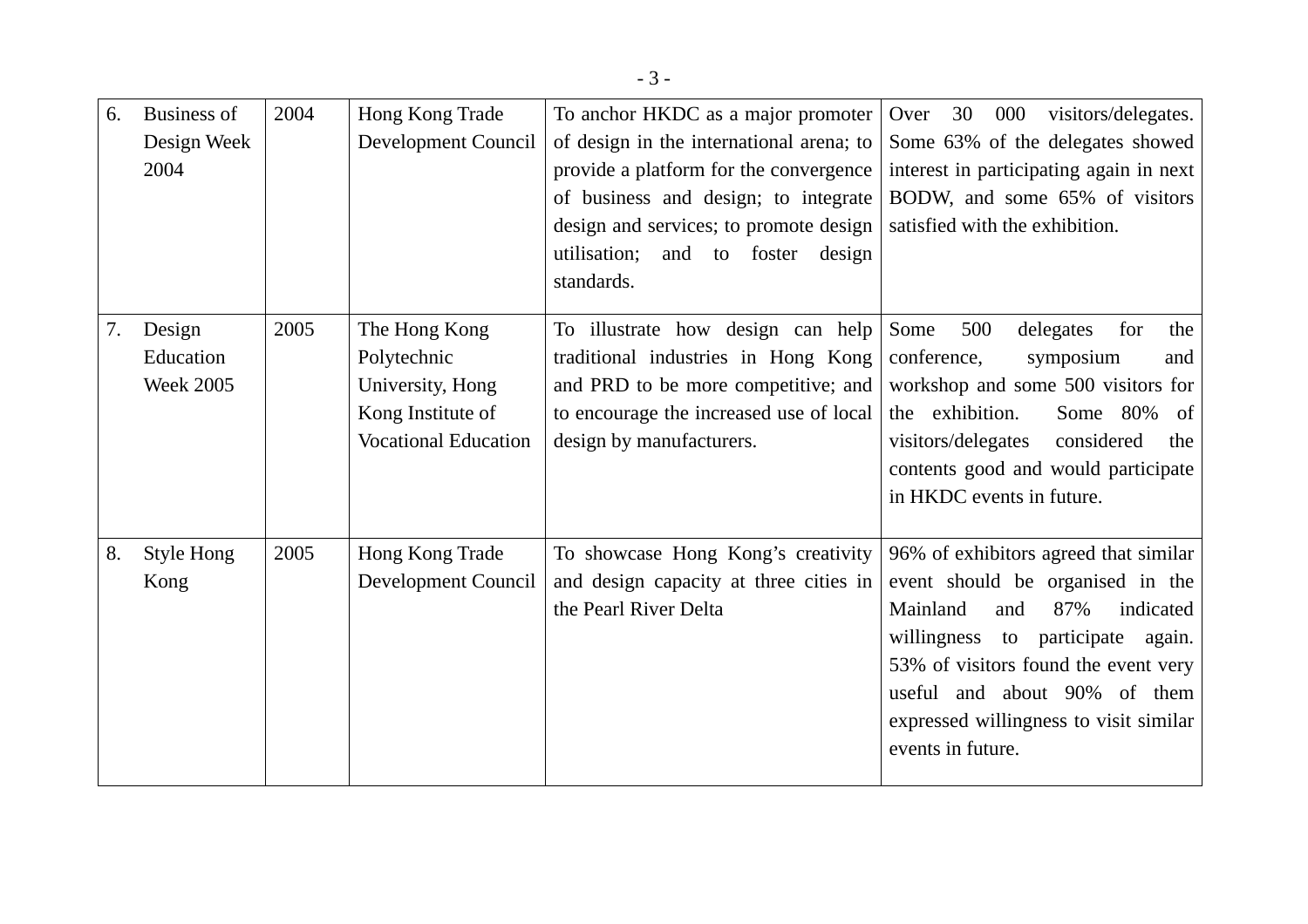| 9. | <b>Business of</b> | 2005 | Hong Kong Trade              | To encourage and promote design                                               | Over 45 000<br>visitors/delegates.        |
|----|--------------------|------|------------------------------|-------------------------------------------------------------------------------|-------------------------------------------|
|    | Design Week        |      | Development                  | excellence; to establish Hong Kong as                                         | Some 67% of the delegates showed          |
|    | 2005               |      | Council, Hong Kong           | a design hub in the international arena;                                      | interest in participating again in        |
|    |                    |      | Science &                    | and to add value to Hong Kong's                                               | future BODW, 71%<br>found<br>the          |
|    |                    |      | <b>Technology Parks</b>      | economy.                                                                      | conference content inspiring, and         |
|    |                    |      | Corporation, The             |                                                                               | 80% expressed overall satisfaction.       |
|    |                    |      | Hong Kong                    |                                                                               | attracted<br>163<br>The event<br>media    |
|    |                    |      | Polytechnic                  |                                                                               | reports.                                  |
|    |                    |      | University                   |                                                                               |                                           |
|    |                    |      |                              |                                                                               |                                           |
|    | 10. Icograda       | 2006 | <b>International Council</b> | world<br>Icograda is a                                                        | body for Over 700 participants (local and |
|    | Design Week        |      | of Graphic Design            | professional graphic design and visual   international) for workshop/lectures |                                           |
|    |                    |      | Associations                 | Icograda Design<br>communication.                                             | and over 1 000 visitors for the           |
|    |                    |      | (Icograda), The Hong         | Week takes place in various parts of exhibitions.                             | 85% of participants                       |
|    |                    |      | Kong Polytechnic             | the world and Hong Kong was chosen                                            | found the events worth attending,         |
|    |                    |      | University, Hong             | as the city for the event in 2006. The $\vert$                                | 80% found the theme appropriate,          |
|    |                    |      | Kong Institute of            | event aims to set creative standards for                                      | and $80\%$<br>found<br>the<br>speakers    |
|    |                    |      | <b>Vocational Education</b>  | design<br>graphic<br>and<br>visual                                            | professional.                             |
|    |                    |      |                              | communication, and<br>educate<br>and                                          |                                           |
|    |                    |      |                              | inspire the public.                                                           |                                           |
|    |                    |      |                              |                                                                               |                                           |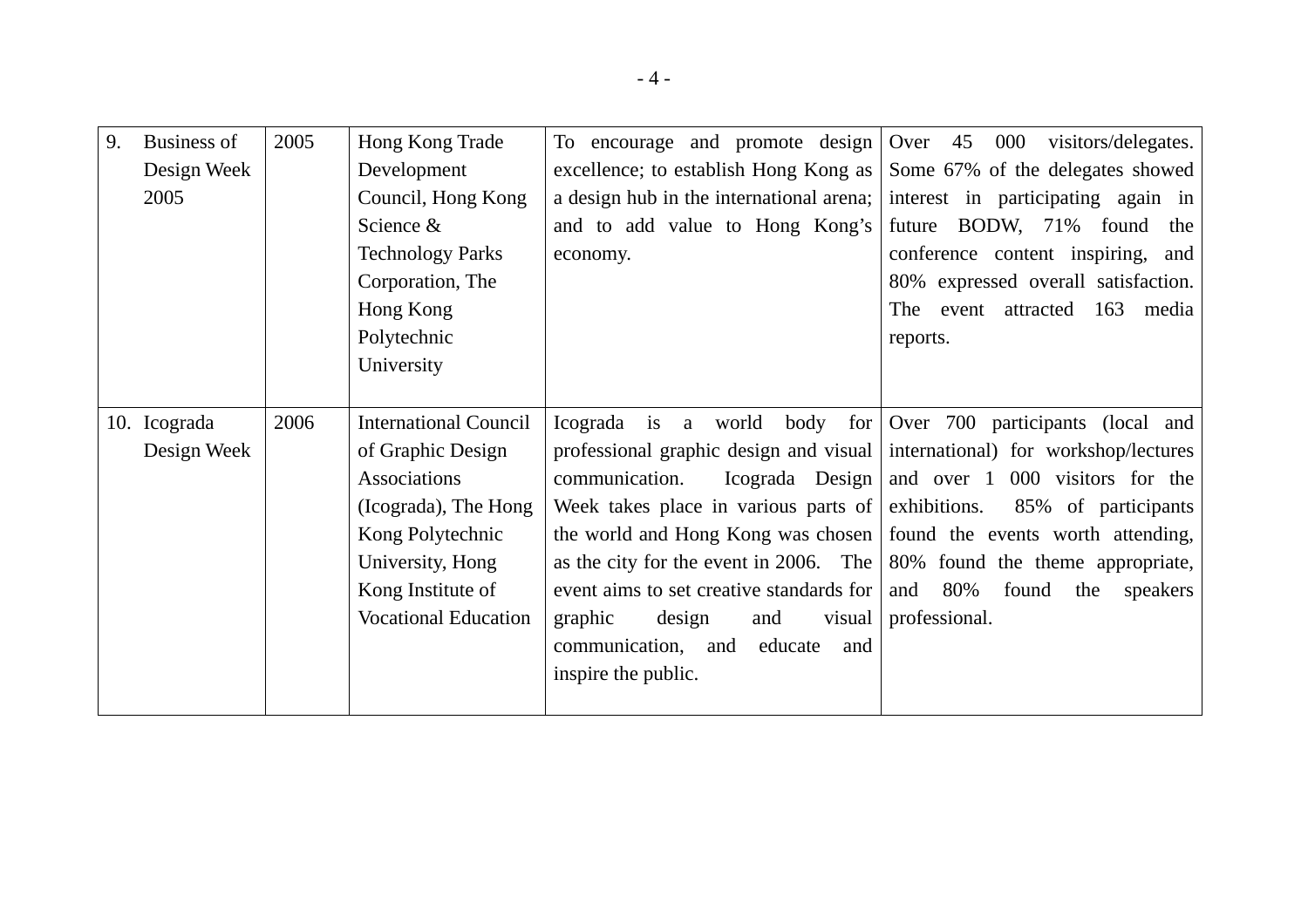| 11. Master Class | 2006 | University of Central       | To strengthen and extend the skills and 20 selected participants received |                                        |
|------------------|------|-----------------------------|---------------------------------------------------------------------------|----------------------------------------|
| for Jewellery    |      | England, Vocational         | knowledge in design of existing                                           | intensive training at University of    |
| Design           |      | <b>Training Council</b>     | professionals, and to open their eyes                                     | Central England Birmingham, with       |
|                  |      |                             | and minds to better their career                                          | eye-opening tour at Basel, Milan and   |
|                  |      |                             | development.                                                              | London. Seminars and workshops         |
|                  |      |                             |                                                                           | followed upon their return from UK,    |
|                  |      |                             |                                                                           | attracting<br>91<br>participants.      |
|                  |      |                             |                                                                           | Exhibition of their artworks further   |
|                  |      |                             |                                                                           | attracted 1 000 visitors. Feedback     |
|                  |      |                             |                                                                           | participants<br>from the<br>20<br>very |
|                  |      |                             |                                                                           | positive, and most found the course    |
|                  |      |                             |                                                                           | very inspiring and professional.       |
|                  |      |                             |                                                                           |                                        |
| 12. Reinventing  | 2006 | The Hong Kong               | To share experience on how companies                                      | 300<br>Over<br>delegates<br>for<br>the |
| with Design      |      | Polytechnic                 | may shift from OEM to ODM and                                             | conference and 37 participants for     |
| 2006             |      | University, Hong            | OBM, and to build more networking                                         | The project also<br>the workshop.      |
|                  |      | Kong Institute of           | opportunity.                                                              | included a PRD visit and other         |
|                  |      | <b>Vocational Education</b> |                                                                           | networking activities.<br>Some $97\%$  |
|                  |      |                             |                                                                           | of delegates found the event valuable  |
|                  |      |                             |                                                                           | of time and the speakers<br>use        |
|                  |      |                             |                                                                           | informative. Over 80% found new        |
|                  |      |                             |                                                                           | contacts in the event.                 |
|                  |      |                             |                                                                           |                                        |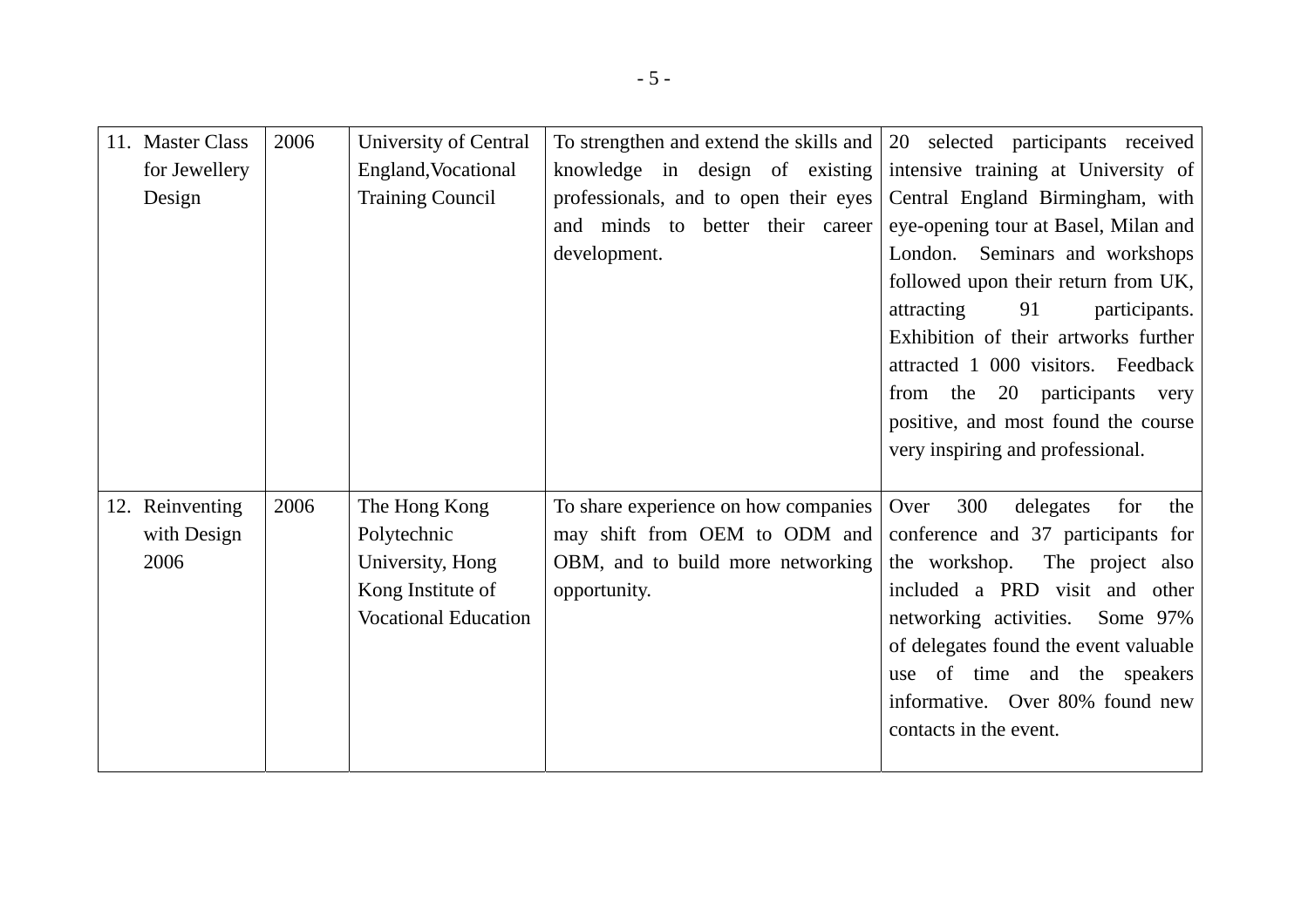| 13. Business of | 2006 | Hong Kong Trade             | To encourage and promote design $\sqrt{0}$ Over 45                           | 000<br>visitors/delegates.           |
|-----------------|------|-----------------------------|------------------------------------------------------------------------------|--------------------------------------|
| Design Week     |      | Development                 | excellence; to establish Hong Kong as   Overall satisfaction of delegates on |                                      |
| 2006            |      | Council, Hong Kong          | a design hub in the international arena;                                     | the conference organisation was 5.29 |
|                 |      | Science $&$                 | to add value to Hong Kong economy; on a 7-point scale.                       | Some 900                             |
|                 |      | <b>Technology Parks</b>     | and to provide a platform for business                                       | students attended the workshops and  |
|                 |      | Corporation, The            | matching and promote local design                                            | 90% expressed that they would        |
|                 |      | Hong Kong                   | industry.                                                                    | participate again at the next BODW.  |
|                 |      | Polytechnic                 |                                                                              | event attracted 185 media<br>The     |
|                 |      | University, Hong            |                                                                              | reports.                             |
|                 |      | Kong Institute of           |                                                                              |                                      |
|                 |      | <b>Vocational Education</b> |                                                                              |                                      |
|                 |      |                             |                                                                              |                                      |

-----------------------------------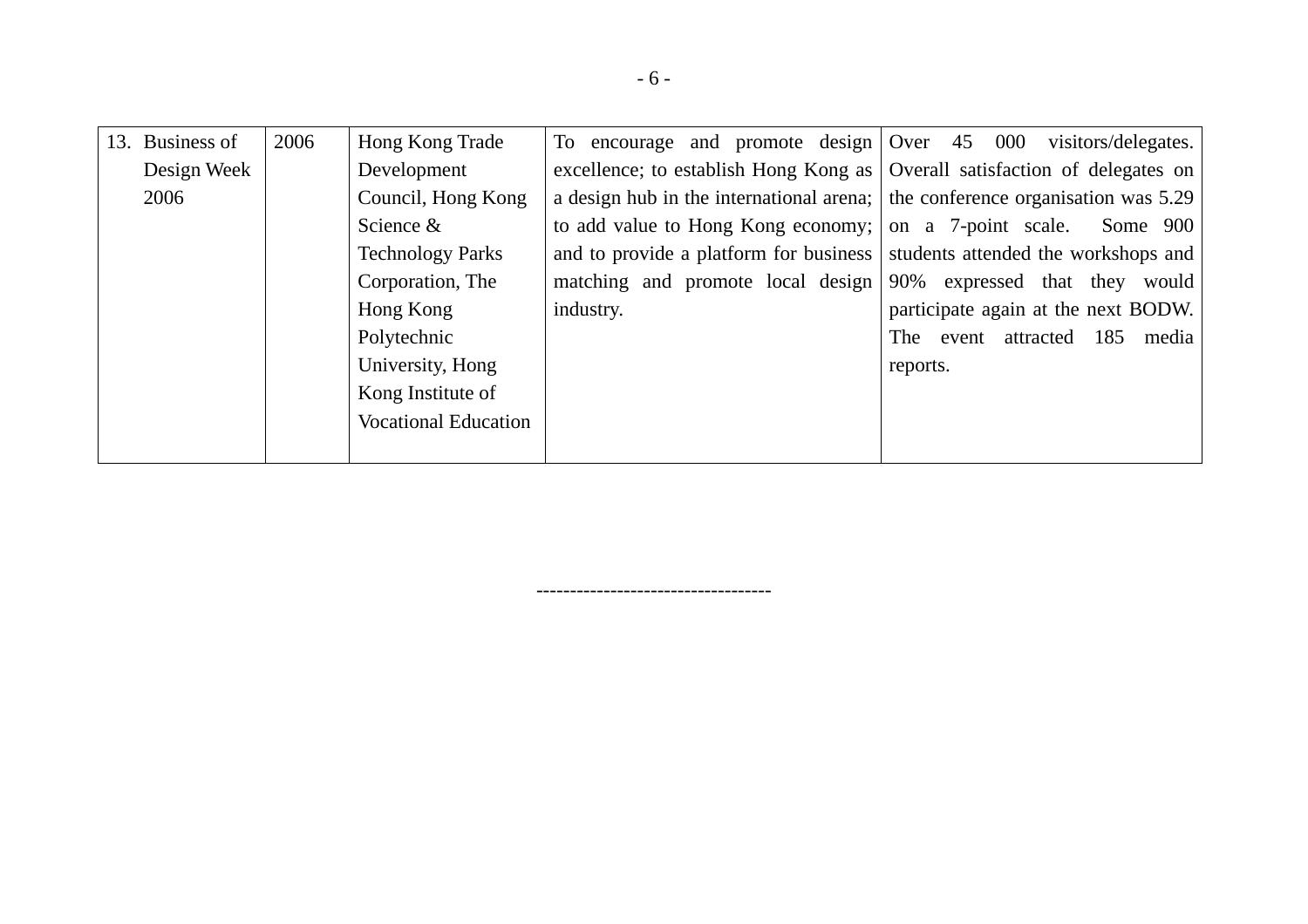# **Indicative Initiatives under the First Three-year Business Plan**

### *Design for Designers*

- Set up a comprehensive on-line database and publish a biennial directory of Hong Kong design firms
- Revamp the HKDC website as a portal on design know-how and network
- Organise workshops and master classes to augment the standard of the design profession
- Establish a Design Resource Centre
- Publish Guides to Design Management
- Publish design research and case studies to facilitate knowledge transfer
- Groom young design talents to become creative entrepreneurs
- Recognise award-winning designers and companies
- Facilitate multi-disciplinary collaboration amongst designers and other professions
- Develop networks and partnerships with Mainland and overseas design firms, design associations, design promotion and education institutes

## *Design for Business*

- Organise seminars and workshops on the business value of design and its application
- Publish Guides to Design Management and case studies
- Offer customized corporate training on the management of design

## *Design for the Public Sector*

- Organise a Senior Official Design Forum
- Conduct design policy research
- Offer design thinking workshops to government departments and quasi-government organisations
- Introduce design awards for the public sector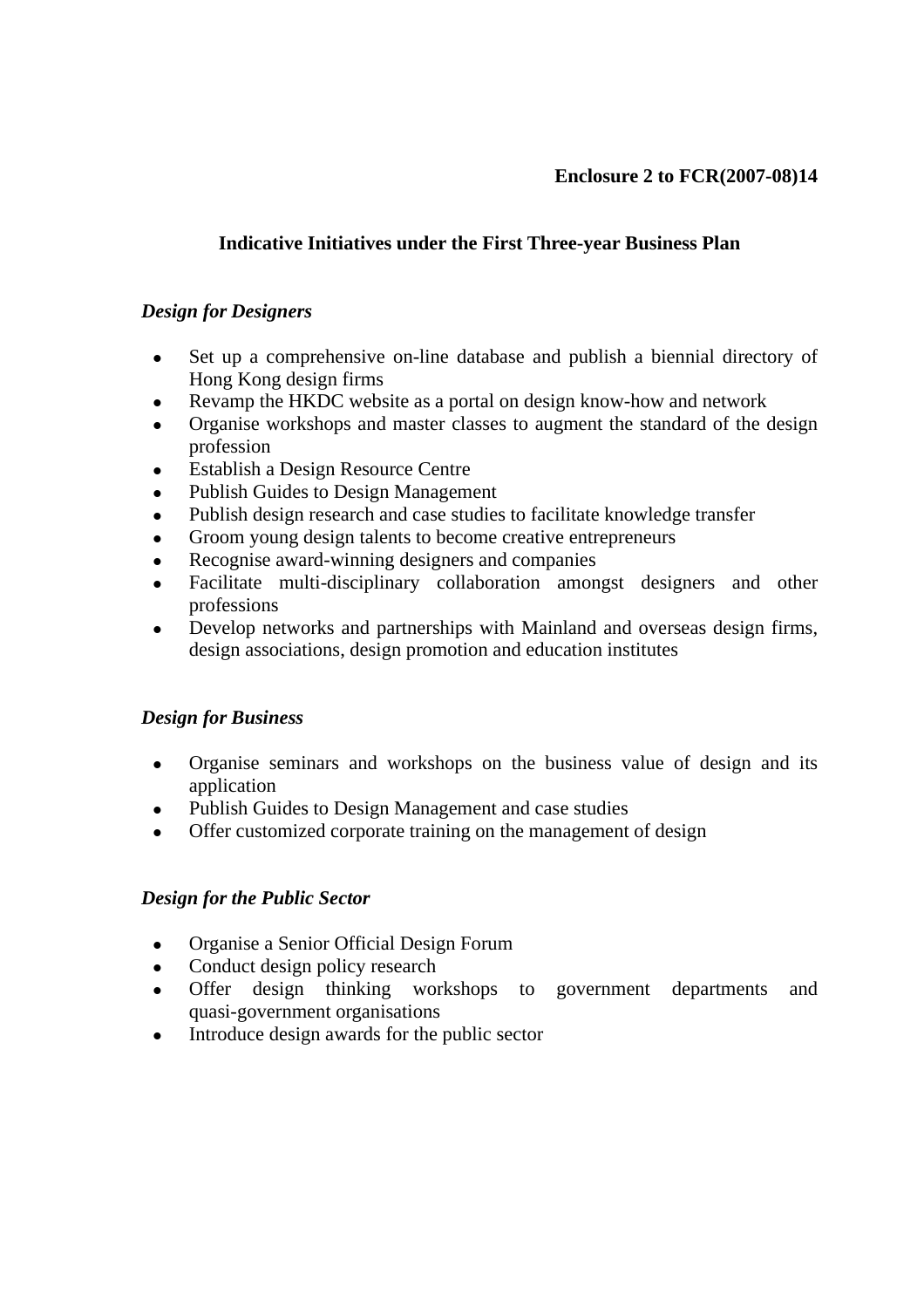### *Design for General Public*

- Revamp the Friends of  $HKDC$ <sup>\*</sup>
- Enhance the design awareness of the public through an integrated marketing communications programme, including the mass media and other event promotions
- Organise design courses, summer camps and overseas tours
- Offer summer student internship at the HKDC

### *Raise the Profile of Hong Kong as a Design Hub*

- Broaden the appeal and maximize the impact of BODW
- Publish a biennial "Designed in HK" and on-line stories on good Hong Kong design
- Organise international roadshows to promote Hong Kong as a design hub
- Mount Hong Kong Design Showcase at overseas trade/design fairs
- Place advertorials in international design magazines

------------------------------

\* Friends of HKDC is a tool in canvassing public support to the cause of design promotion. By paying membership fees, individual and corporate members enjoy discounts in HKDC events, goods and services.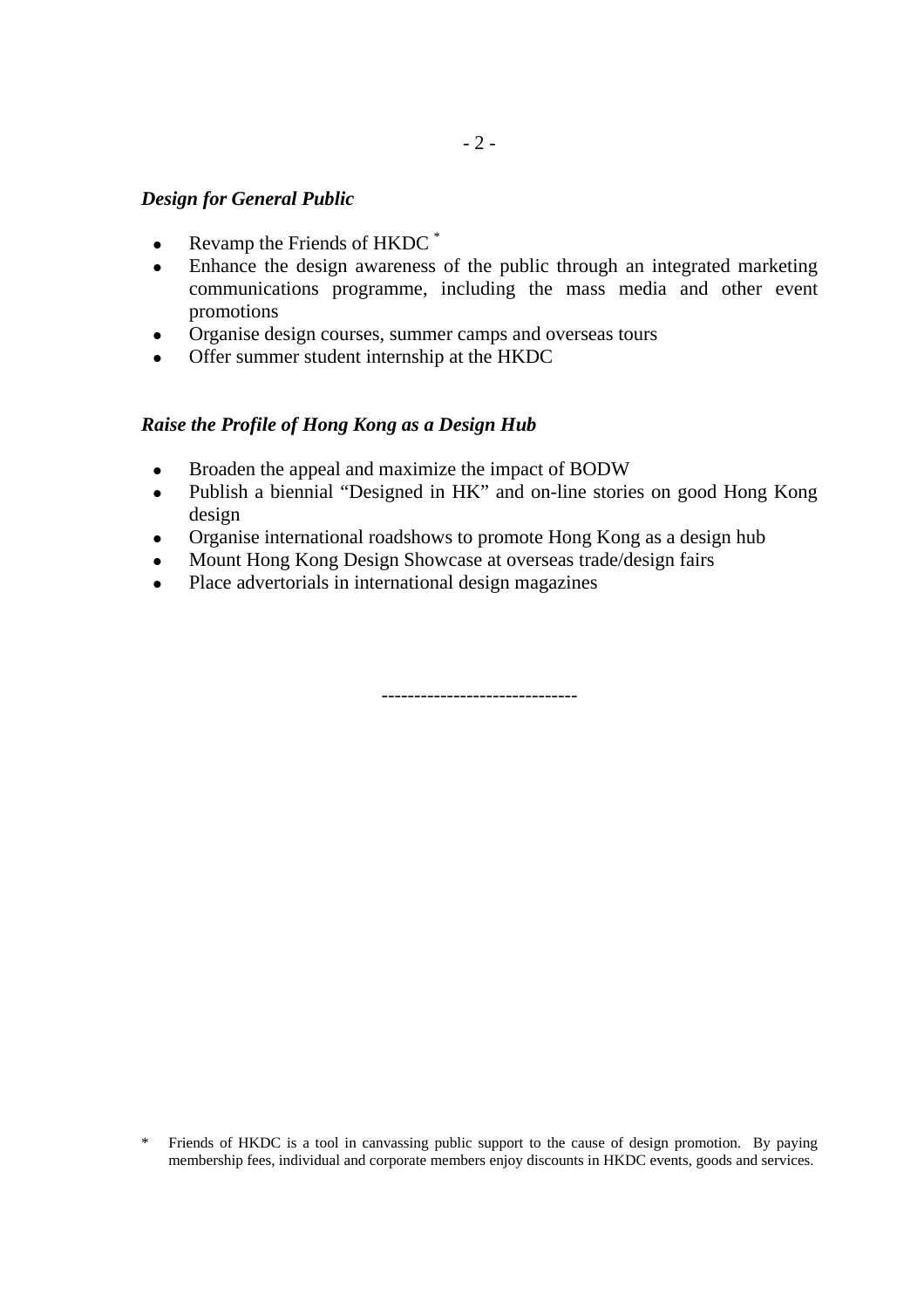# **Indicative Organisation Chart of HKDC based on the Three-year Business Plan**

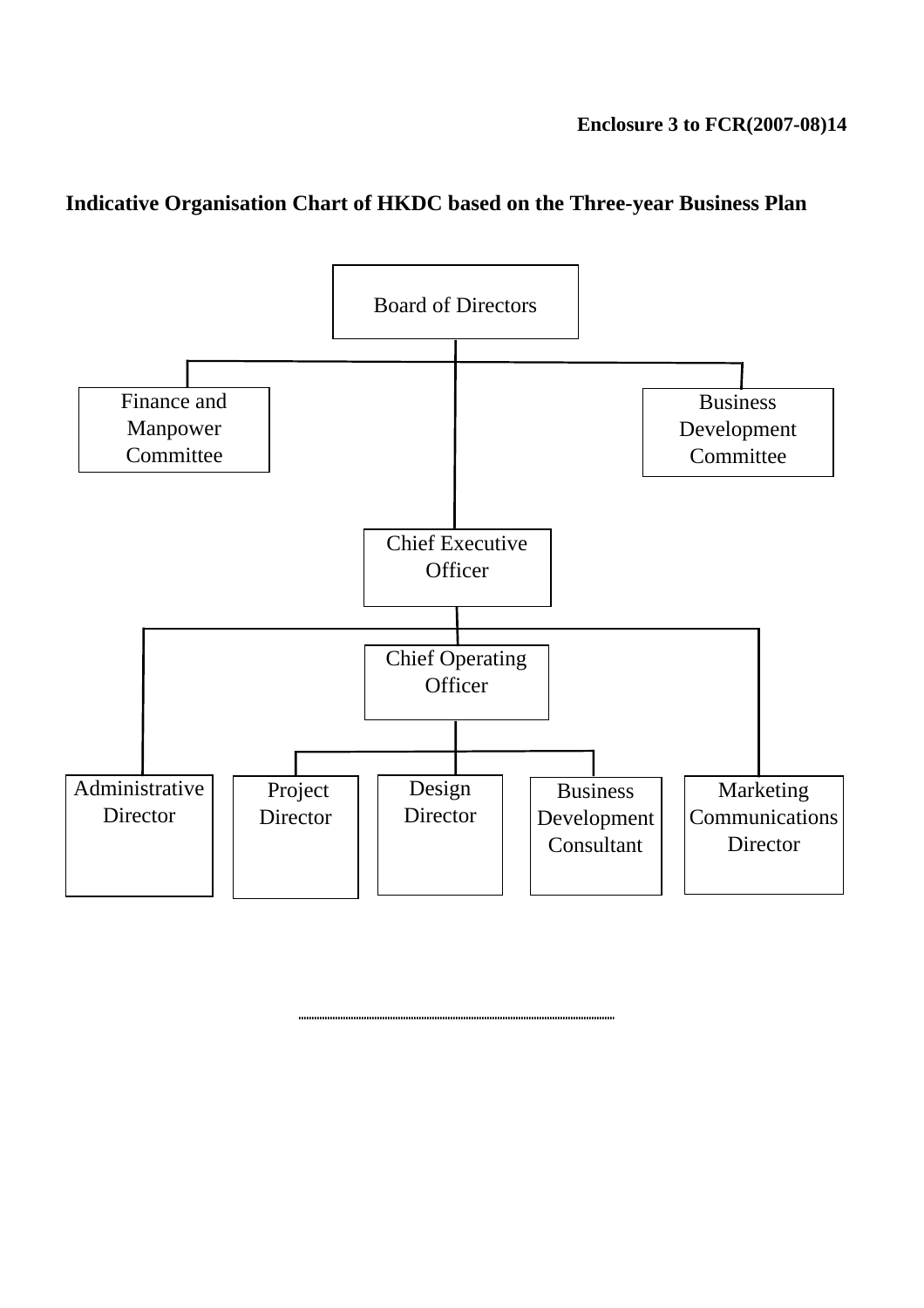### **Enclosure 4 to FCR(2007-08)14**

|            |                                                            | 2007-08<br>\$ million | 2008-09<br>\$ million | 2009-10<br>\$ million | 2010-11<br>\$ million | 2011-12<br>\$ million |
|------------|------------------------------------------------------------|-----------------------|-----------------------|-----------------------|-----------------------|-----------------------|
|            | (a) Expenditure                                            |                       |                       |                       |                       |                       |
| (i)        | staff                                                      | 10.0                  | 10.5                  | 11.0                  | 11.6                  | 12.2                  |
| (ii)       | administration                                             | 2.8                   | 3.4                   | 3.6                   | 3.8                   | 4.0                   |
|            | (iii) activities not funded by<br>DesignSmart Initiative * | 15.3                  | 11.7                  | 11.0                  | 10.2                  | 9.4                   |
|            | (iv) major projects                                        | 21.2                  | 19.7                  | 19.7                  | 19.7                  | 19.7                  |
|            | <b>Total</b>                                               | 49.3                  | 45.3                  | 45.3                  | 45.3                  | 45.3                  |
| (b) Income |                                                            |                       |                       |                       |                       |                       |
| (i)        | proposed new funding<br>from the Government                | 24.8                  | 21.0                  | 19.1                  | 18.1                  | 17.0                  |
| (ii)       | DesignSmart Initiative                                     | 19.2                  | 16.6                  | 15.6                  | 14.1                  | 12.4                  |
|            | (iii) sponsorship from<br>industry and other<br>income     | 5.3                   | 7.7                   | 10.6                  | 13.1                  | 15.9                  |
|            | <b>Total</b>                                               | 49.3                  | 45.3                  | 45.3                  | 45.3                  | 45.3                  |

# **Indicative Income and Expenditure from 2007-08 to 2011-12 #**

# The estimates for the first three years are based on HKDC's three-year business plan while the estimates for the  $4<sup>th</sup>$  and  $5<sup>th</sup>$  years are indicative projections based on the first three years' estimates.

\* Including programme planning and development; networking activities on the Mainland and overseas; website and database development; educational seminars, workshops and classes; designer-business networking events; etc.

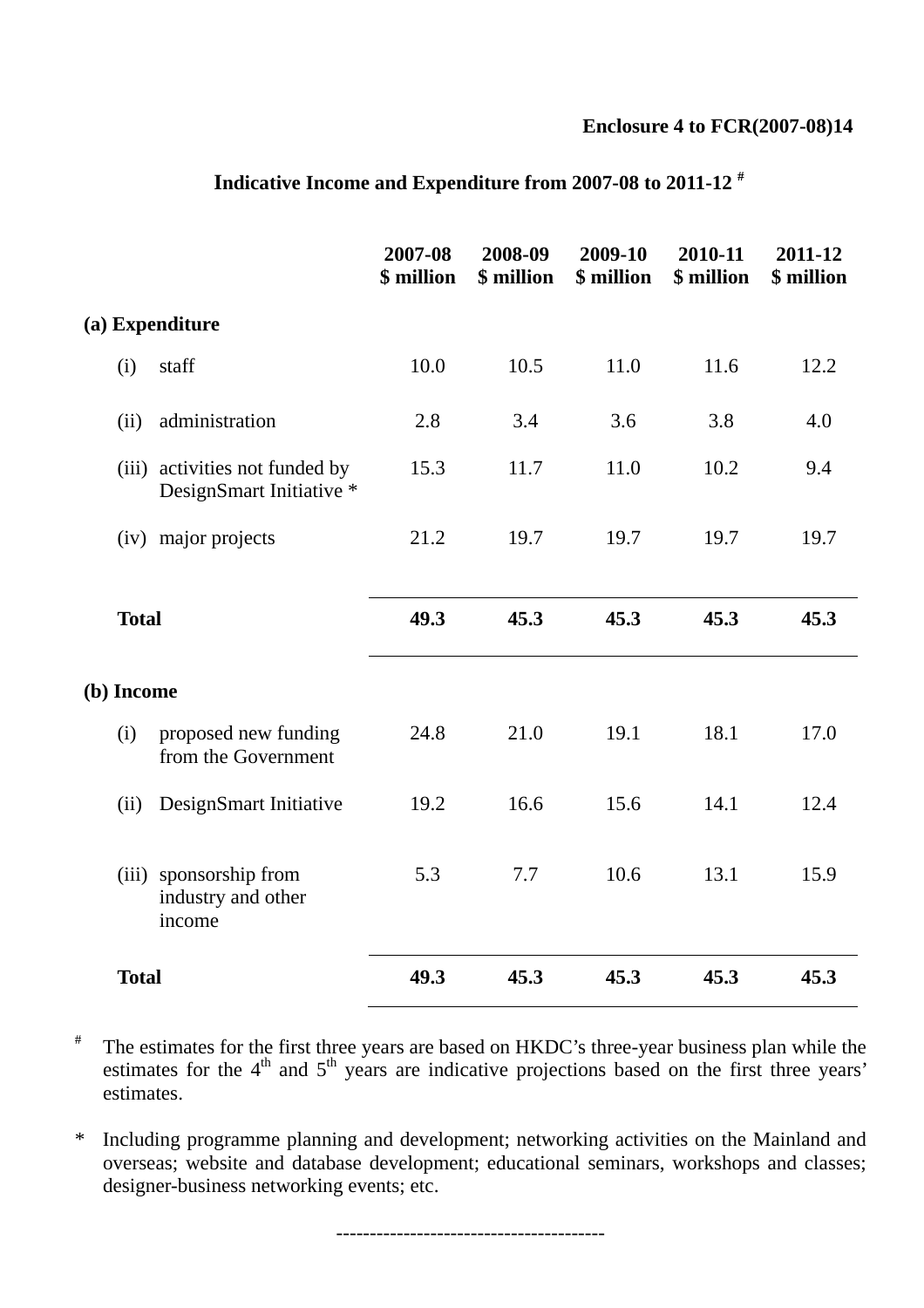# **Enclosure 5 to FCR(2007-08)14**

# **Board of Directors of Hong Kong Design Centre Limited**

| $\ddot{\phantom{a}}$   | Hon Victor Lo<br>Chairman and Chief Executive, Gold Peak Industries (Holdings) Ltd.                        |
|------------------------|------------------------------------------------------------------------------------------------------------|
| <b>Vice Chairmen</b> : | Mr Freeman Lau<br>Secretary General, Hong Kong Federation of Design Associations Ltd.                      |
|                        | Mr Kelvin Koo<br>Chairman, The Chartered Society of Designers, Hong Kong                                   |
| $\ddot{\cdot}$         | Mr Eddie Yu<br>Chairman, Hong Kong Designers Association                                                   |
|                        | Mr Kinney Chan<br>Chairman, Interior Design Association (HK) Ltd.                                          |
|                        | Mr Kevin Yeung<br>Chairman, Hong Kong Fashion Designers Association Ltd.                                   |
|                        | Hon Selina Chow<br>Non-executive Director, Pok Nar Li Co. Ltd.                                             |
|                        | Mr Roy Chung<br>Managing Director, Techtronic Industries Co. Ltd.                                          |
|                        | Mr Carlos Genardini<br>Ex Chief Executive Officer, Hong Kong Science and Technology Parks<br>Corp.         |
|                        | Prof Lorraine Justice<br>Head and Swire Chair Professor of Design, The Hong Kong Polytechnic<br>University |
|                        | Mr Frederick Lam<br>Executive Director, Hong Kong Trade Development Council                                |
|                        |                                                                                                            |